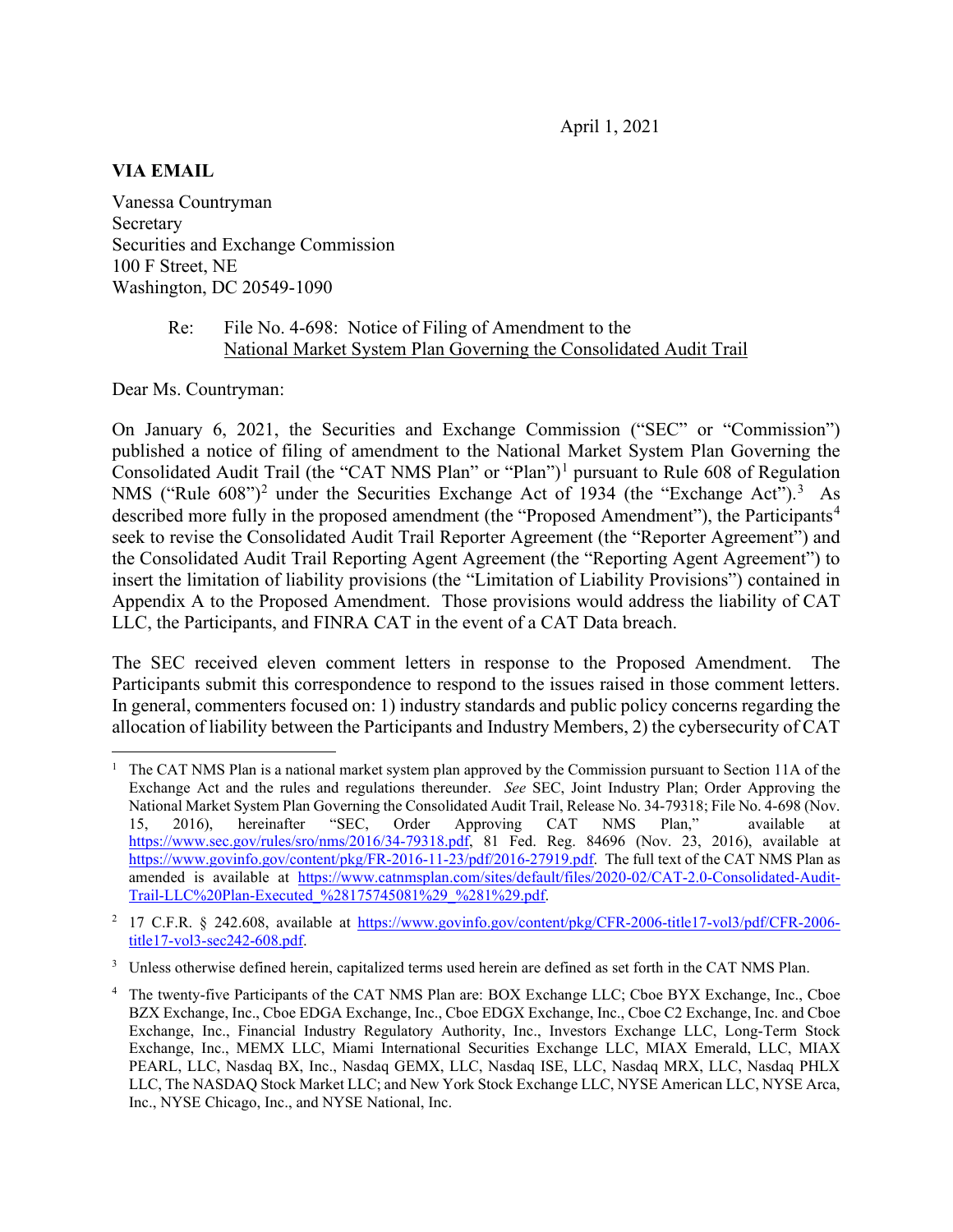Data, 3) the regulatory nature of the CAT, and 4) the economic analysis conducted by Charles River Associates ("Charles River") filed with the Proposed Amendment. Additionally, the Securities Industry and Financial Markets Association ("SIFMA") submitted a report by Professor Craig M. Lewis responding to Charles River's conclusions. Finally, commenters made suggestions regarding potential methods to compensate Industry Members in the event of a CAT cyber breach.

Following a thorough review and consideration of the issues raised by commenters, the Participants maintain that the Proposed Amendment is consistent with the Exchange Act. At bottom, commenters who opposed the Proposed Amendment are asking that their primary regulators (including, in the opinion of an industry trade association, the Commission itself) bear any and all liability for hypothetical "black swan" cyber breaches. That extraordinary ask is simply without precedent.

None of the comments overcame the core premise of the Proposed Amendment—that the Participants are implementing a regulatory mandate in their regulatory capacities and should therefore receive the liability protections they are customarily afforded when implementing their regulatory responsibilities pursuant to the direction and oversight of the Commission. And no commenter offered a compelling rationale as to why the longstanding principles regarding allocation of liability between securities self-regulatory organizations ("SROs") and Industry Members—as memorialized in the Commission-approved rules of every securities exchange and in agreements for NMS facilities and regulatory reporting facilities—should not apply to CAT reporting.

Further, the comments overlook the Commission's comprehensive oversight of CAT operations, including with respect to cybersecurity. The Commission approved the CAT's robust cybersecurity framework when it approved the Plan, and the Commission continues to address these issues on an ongoing basis. In opposing the Limitation of Liability Provisions, commenters are, in essence, seeking the ability to second-guess the Commission's determinations in court.

The Participants respectfully request that the Commission approve the Proposed Amendment.

# **A. Background**

Several commenters suggest that the Participants and Industry Members would be better served continuing negotiations to resolve the allocation of liability dispute—despite SIFMA's refusal to respond to numerous proposals by the Participants to revise the Limitation of Liability Provisions to address the industry's stated concerns. Commenters also mischaracterize the settlement of an administrative proceeding between SIFMA and the Participants as having resolved the question of whether the Limitation of Liability Provisions should be included in the Reporter Agreement (and the Reporting Agent Agreement). It did not. The Participants address both comments below.

# 1) Negotiations Between the Participants and Industry Members

With respect to the Participants and Industry Members continuing negotiations to resolve the allocation of liability disagreement, one commenter stated that rather than filing the Proposed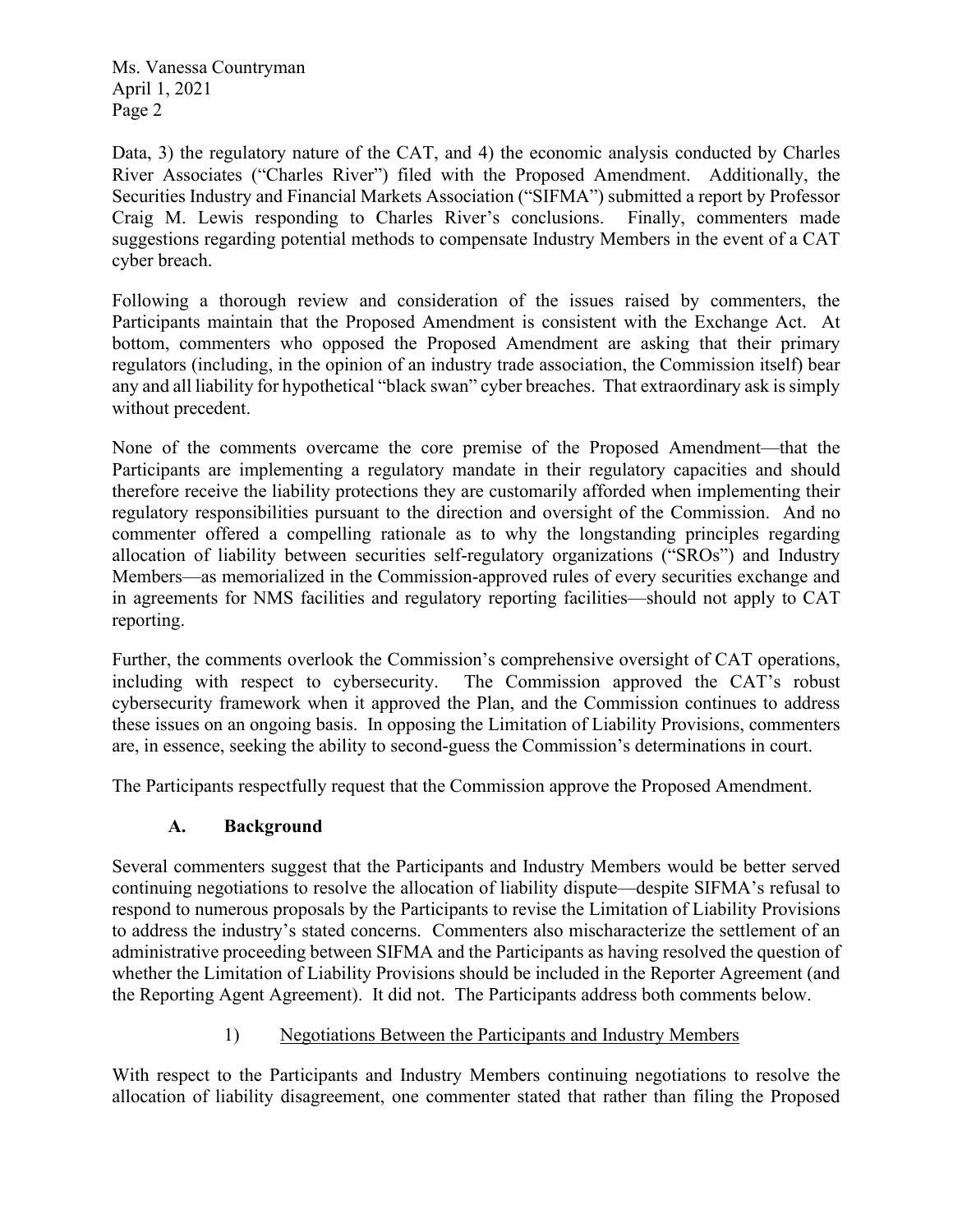Amendment, "it may have been much more useful if all market participants had come together to discuss where the liability from a breach should fall."[5](#page-2-0) Another commenter noted that the Participants and Industry Members had exchanged "extensive correspondence and communications" to address the proper allocation of liability in the event of a CAT Data breach.<sup>[6](#page-2-1)</sup>

The Participants generally agree that the parties previously engaged in meaningful discussions regarding the appropriate allocation of liability. Between August 2019 and April 2020, the Participants and SIFMA participated in numerous meetings (including with Commissioners and Commission staff) and exchanged extensive correspondence to address the Reporter Agreement's limitation of liability provisions and Industry Members' blanket objections to any limitation of liability whatsoever. During those discussions, the Participants attempted to be responsive to SIFMA's stated concerns, including risks related to personally identifiable information ("PII") and to the potential for misappropriation of a minority of Industry Members' proprietary trading algorithms. To facilitate those discussions as well as the launch of live CAT reporting, the Participants also revised FINRA CAT's testing procedures to enable Industry Members to test their connectivity to the CAT with obfuscated data rather than production data.

Although those discussions did not lead to a resolution, the Participants remain willing to work with Industry Members (and any other stakeholders) in good faith to resolve the parties' remaining differing perspectives. The Participants note, however, that prior to the filing of SIFMA's April 22, 2020 application for review of actions taken by CAT LLC and the Participants pursuant to Sections 19(d) and 19(f) of the Exchange Act (the "Administrative Proceeding"), the Participants provided SIFMA with term sheets for two proposals to revise the Limitation of Liability Provisions to address the industry's stated concerns.<sup>[7](#page-2-2)</sup> SIFMA declined to respond to either proposal and did not offer any substantive counterproposals. $8$  Throughout the entirety of the discussions regarding liability issues from August 2019 through April 2020, SIFMA's only "proposal" was to categorically reject any limitation of liability.

Notwithstanding SIFMA's historical unwillingness to negotiate regarding the substance and scope of a limitation of liability in the CAT Reporter Agreement, the Participants plan to reach out to SIFMA, following the filing of this letter, in a further attempt to resolve this dispute.

<span id="page-2-0"></span><sup>5</sup> Letter from Christopher A. Iacovella, American Securities Association to Vanessa Countryman, Secretary, U.S. Securities and Exchange Commission, at 3 (Jan. 29, 2021) (the "ASA Letter"), available at [https://www.sec.gov/comments/4-698/4698-8311307-228499.pdf.](https://www.sec.gov/comments/4-698/4698-8311307-228499.pdf)

<span id="page-2-1"></span><sup>&</sup>lt;sup>6</sup> Letter from Ellen Greene, SIFMA to Vanessa Countryman, Secretary, U.S. Securities and Exchange Commission, at  $3$  (Jan. 27, 2021) (the "SIFMA Letter"), available at https://www.sifma.org/wpat 3 (Jan. 27, 2021) (the "SIFMA Letter"), available at [https://www.sifma.org/wp](https://www.sifma.org/wp-content/uploads/2021/01/SIFMA-comment-letter-File-No.-4-698.pdf)[content/uploads/2021/01/SIFMA-comment-letter-File-No.-4-698.pdf.](https://www.sifma.org/wp-content/uploads/2021/01/SIFMA-comment-letter-File-No.-4-698.pdf)

<span id="page-2-2"></span><sup>7</sup> Those proposals were provided to the Commission on April 1, 2020. *See* April 1, 2020 Email from M. Simon to M. Kimmel.

<span id="page-2-3"></span><sup>8</sup> *See* Proposed Amendment at 3, available at [https://www.catnmsplan.com/sites/default/files/2020-12/12.18.2020-](https://www.catnmsplan.com/sites/default/files/2020-12/12.18.2020-Proposed-Amendment-to-the-CAT-NMS-Plan.pdf) [Proposed-Amendment-to-the-CAT-NMS-Plan.pdf.](https://www.catnmsplan.com/sites/default/files/2020-12/12.18.2020-Proposed-Amendment-to-the-CAT-NMS-Plan.pdf)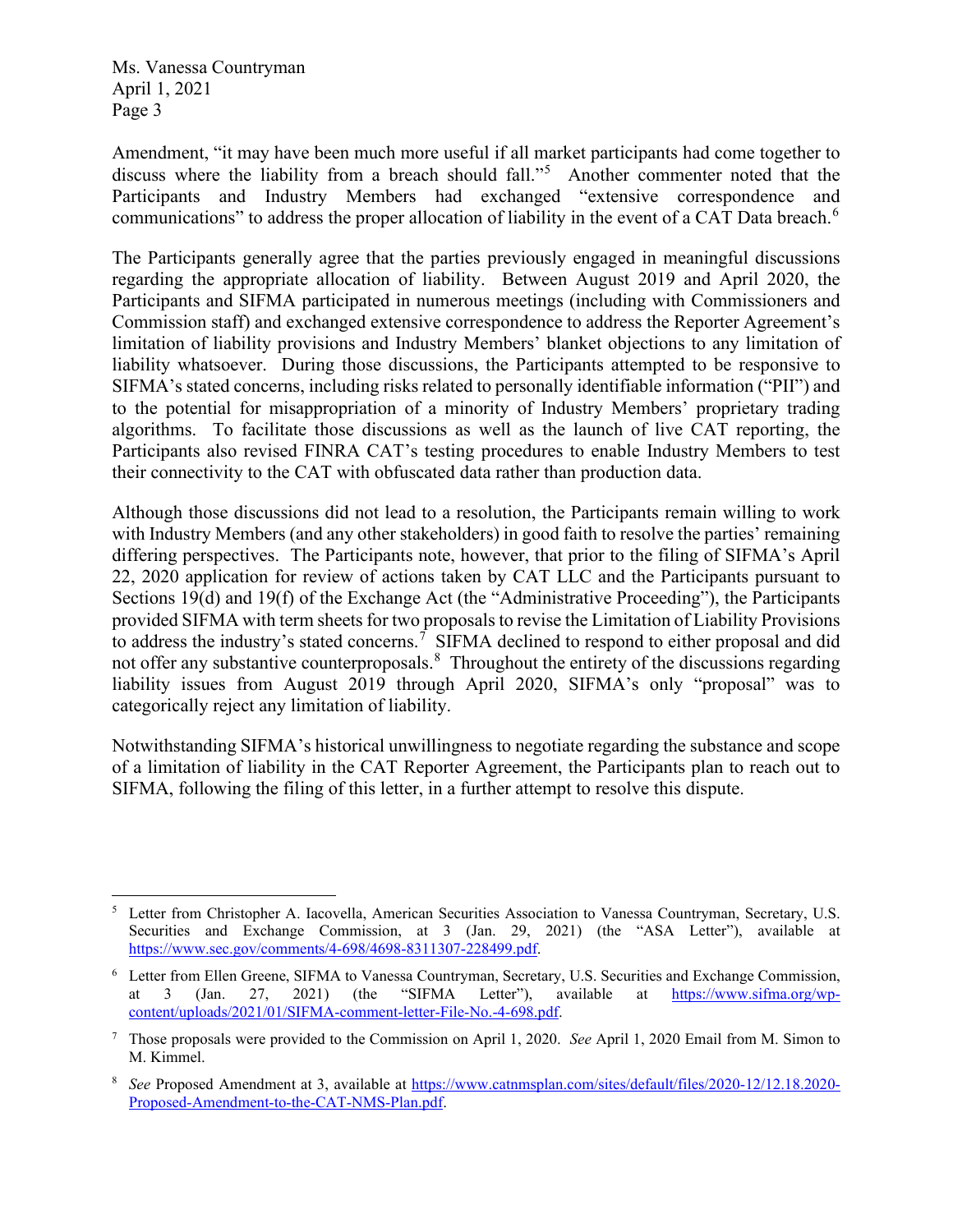#### 2) Settlement of the Administrative Proceeding

Five comment letters appear to suggest—incorrectly—that the settlement of the Administrative Proceeding somehow resolved the question of whether the Limitation of Liability Provisions should be included in the Reporter Agreement (and the Reporting Agent Agreement).<sup>[9](#page-3-0)</sup> Simply put, that is not true, and the record is precisely to the contrary. The settlement of the Administrative Proceeding specifically contemplated that the Participants would request that the Commission address the proper allocation of liability following notice and comment.<sup>[10](#page-3-1)</sup> SIFMA acknowledged this understanding publicly in its press release announcing the settlement of the Administrative Proceeding, noting that "[t]he SROs further agreed not to impose any limitation of liability language in the Reporter Agreement without first proposing a rule and going through the formal public notice, comment and approval process with the SEC."[11](#page-3-2) By filing the Proposed Amendment—as specifically contemplated by the settlement of the Administrative Proceeding the Participants have done just that, and provided all interested constituencies an opportunity to comment on the Limitation of Liability Provisions.<sup>[12](#page-3-3)</sup>

<span id="page-3-0"></span><sup>9</sup> *See* SIFMA Letter at 4; Letter from Daniel Keegan, Citi to Vanessa Countryman, Secretary, U.S. Securities and Exchange Commission, at 2 (Feb. 25, 2021) (the "Citi Letter"), available at [https://www.sec.gov/comments/4-](https://www.sec.gov/comments/4-698/4698-8419819-229522.pdf) [698/4698-8419819-229522.pdf\)](https://www.sec.gov/comments/4-698/4698-8419819-229522.pdf); Letter from Peggy L. Ho, LPL Financial to Vanessa Countryman, Secretary, U.S. Securities and Exchange Commission, at 1 (Jan. 27, 2021) (the "LPL Financial Letter"), available at [https://www.sec.gov/comments/4-698/4698-8298412-228298.pdf;](https://www.sec.gov/comments/4-698/4698-8298412-228298.pdf) Letter from Joanna Mallers, FIA Principal Traders Group to Vanessa Countryman, Secretary, U.S. Securities and Exchange Commission, at 2 (Feb. 8, 2021) (the "FIA PTG Letter"), available a[t https://www.sec.gov/comments/4-698/4698-8345389-228979.pdf;](https://www.sec.gov/comments/4-698/4698-8345389-228979.pdf) Letter from Stephen John Berger, Citadel Securities to Vanessa Countryman, Secretary, U.S. Securities and Exchange Commission, at 1 (Feb. 23, 2021) (the "Citadel Letter"), available at [https://www.sec.gov/comments/4-698/4698-](https://www.sec.gov/comments/4-698/4698-8411798-229501.pdf) [8411798-229501.pdf\)](https://www.sec.gov/comments/4-698/4698-8411798-229501.pdf).

<span id="page-3-1"></span><sup>&</sup>lt;sup>10</sup> The settlement agreement resolving the Administrative Proceeding stated that "CAT LLC and the Participants agree not to require an Industry Member to enter into any CAT Reporter Agreement…that includes any limitation of liability provision as a condition of such Industry Member submitting CAT Data to the CAT System, **without having initiated a proposed rule-making pursuant to Section 19(b) of the Securities Exchange Act of 1934 or proposed plan amendment pursuant to Rule 608 of Regulation NMS**, which filing shall be subject to notice and comment after filing with the Commission… ." (emphasis added).

<span id="page-3-2"></span><sup>&</sup>lt;sup>11</sup> SIFMA Statement on Settlement on CAT Reporter Agreement (May 13, 2020), available at [https://www.sifma.org/resources/news/sifma-statement-on-settlement-on-cat-reporter-agreement/.](https://www.sifma.org/resources/news/sifma-statement-on-settlement-on-cat-reporter-agreement/) Indeed, one of SIFMA's principal arguments in the Administrative Proceeding was that any limitation of liability in the Reporter Agreement must be approved through a rulemaking process. *See, e.g.*, *In re SIFMA*, Admin. Proc. No 3-19766, SIFMA Memorandum of Law in Support of Motion to Stay (Apr. 22, 2020) at 15 (arguing that "the standards, policies and practices that the SROs seek to impose in the CRA may only be established by an appropriate rulemaking process, including an opportunity for the public to 'submit written data, views, and arguments'").

<span id="page-3-3"></span> $12$  The parties did not file the settlement agreement with the Commission in support of their May 14, 2020 joint request to dismiss the Administrative Proceeding. To the extent the Commission would consider it useful to review the agreement, the Participants are prepared to produce it.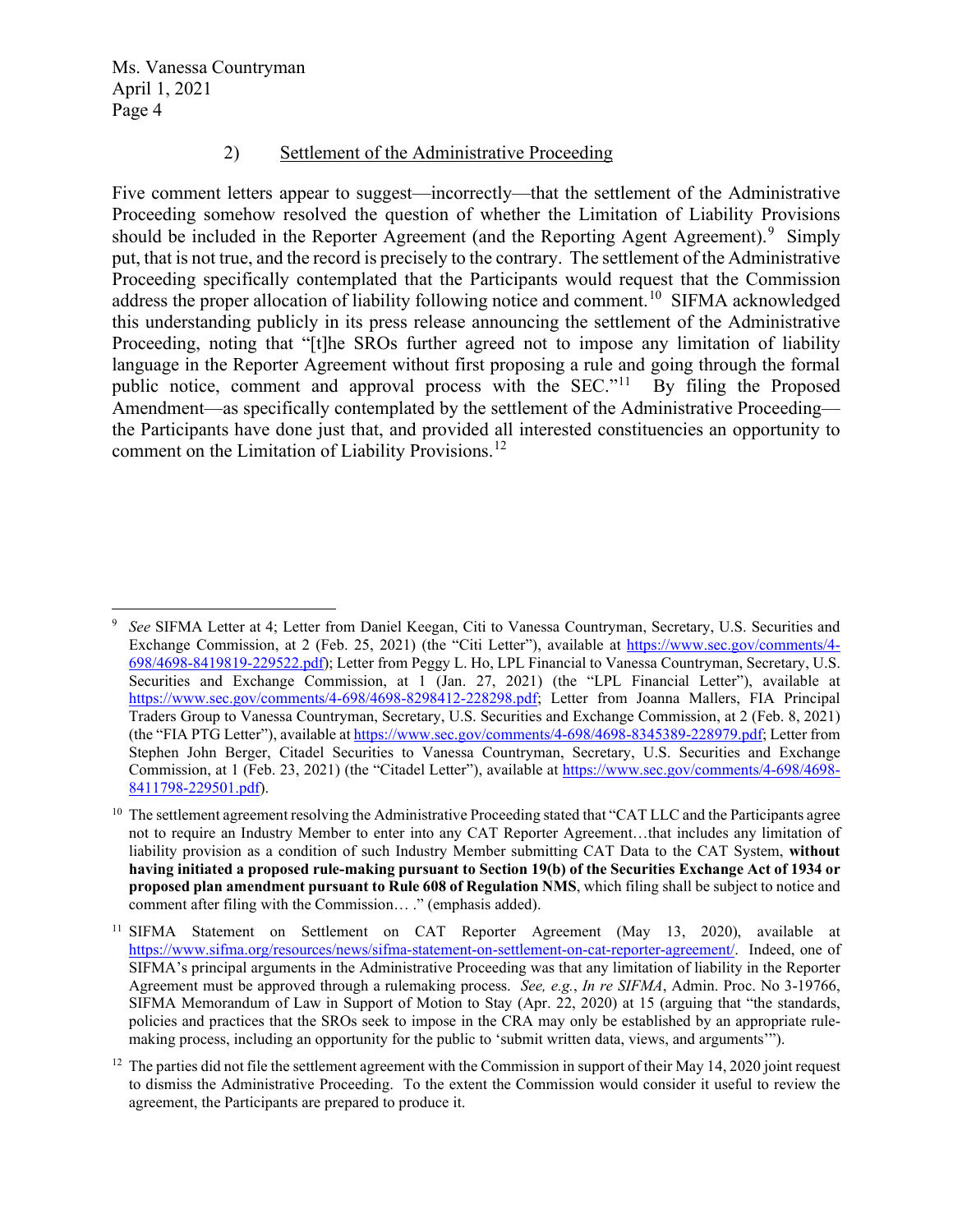### **B. Industry Standards Regarding Limitations of Liability**

Several commenters expressed the view that the Limitation of Liability Provisions are inconsistent with industry standards.<sup>13</sup> These commenters assert that: 1) certain SRO liability rules provide Industry Members with a broad right to recover damages from the Participants and 2) any limitation of liability in relation to CAT Data should contain various exclusions (e.g., gross negligence and bad faith). Neither of these comments finds any support in the historical allocation of liability between the Participants and Industry Members, particularly where, as here, the Participants are implementing a regulatory mandate pursuant to SEC rule.

Additionally, certain Industry Members argue that industry standards provide that the party in possession of data bears all risk associated with a potential breach. As discussed below, the Participants are not aware of any basis for this purported principle (nor did any commenters offer any basis)—particularly in the context of a regulatory reporting system—and it is telling that several of the commenters who advocate for it generally disclaim liability in connection with sensitive data that *they* possess.

### 1) Self-Regulatory Organization Rules Governing Liability

Based on a comparison between the Limitation of Liability Provisions in the Proposed Amendment and "existing exchange rules that limit SRO liability," one commenter asserts that the Proposed Amendment is "completely out of line with industry standards."<sup>14</sup> That is not the case. As discussed in the Proposed Amendment, the exchanges have adopted rules—uniformly approved by the Commission as consistent with the Exchange Act—that broadly limit their liability to Industry Members.<sup>15</sup> The Proposed Amendment, which limits the liability of CAT LLC, the Participants, and FINRA CAT to Industry Members, is consistent with those securities exchanges' rules. [16](#page-4-3)

While SIFMA correctly points out that certain exchange rules permit Industry Members to recover limited categories of damages, the SIFMA Letter omits that those rules generally vest the SROs with the discretion—not the obligation—to compensate harmed Industry Members. For example, Cboe Exchange, Inc. Rule 1.10(b) (discussed in the SIFMA Letter) provides that "the Exchange may, **in its sole discretion**, compensate one or more Trading Permit Holders for their losses ....<sup>"[17](#page-4-4)</sup>

<span id="page-4-0"></span><sup>13</sup> *See, e.g.*, SIFMA Letter at 7-8; Letter from Matthew Price, Fidelity Investments to Vanessa Countryman, Secretary, U.S. Securities and Exchange Commission, at 1, 2 (Feb. 2, 2021) (the "Fidelity Letter"), available at [https://www.sec.gov/comments/4-698/4698-8343750-228940.pdf.](https://www.sec.gov/comments/4-698/4698-8343750-228940.pdf) 

<span id="page-4-1"></span><sup>&</sup>lt;sup>14</sup> SIFMA Letter at 7.

<span id="page-4-2"></span><sup>15</sup> *See* Proposed Amendment at 5-6, n.14, n.15.

<span id="page-4-3"></span><sup>16</sup> *Id.*

<span id="page-4-4"></span><sup>17</sup> Cboe Exchange, Inc., Rule 1.10(b) (emphasis added); *see also* SIFMA Letter at 7.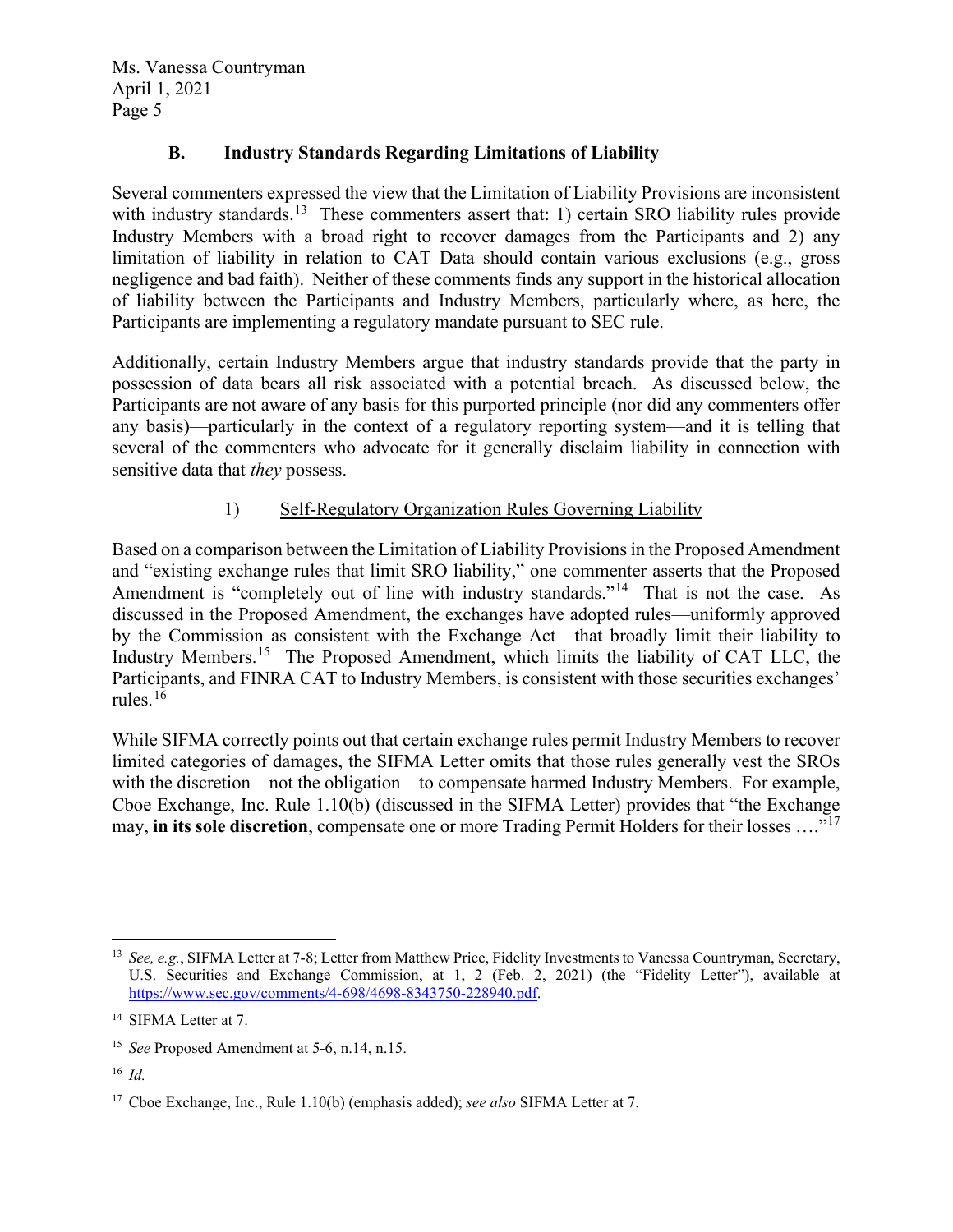Many other exchanges have a compensation mechanism that affords the exchange discretion in determining whether to compensate Industry Members.<sup>[18](#page-5-0)</sup>

The Participants also note that one of the term sheets that the Participants provided to SIFMA in an attempt to resolve the liability disagreement provided for a discretionary compensation mechanism modeled on SRO rules—a proposal similar to the one for which SIFMA now appears to advocate in its comment letter.<sup>19</sup> SIFMA rejected that proposal out of hand.

The SIFMA Letter also omits that the Commission-approved rules that afford the SROs the discretion to compensate Industry Members apply in very limited circumstances—namely, for system failures that impact the execution of individual orders. By way of example, Investors Exchange LLC Rule 11.260(d) provides that "the exchange may compensate members for losses directly resulting from the systems' actual failure to correctly process an order, message, or other data, provided the exchange has acknowledged receipt of the order, message or data."<sup>20</sup> The rules of the other Participants also generally restrict the circumstances under which the SROs retain discretion to compensate Industry Members.<sup>[21](#page-5-3)</sup> And while there are minor variations in the precise scope of each SRO's liability rules, none contemplates SRO liability under the circumstances for which SIFMA advocates here: "catastrophic" damages resulting from the theft of Industry Members' proprietary trading algorithms.<sup>[22](#page-5-4)</sup>

Finally, the Participants note that while they considered the scope of exchange liability rules in preparing the Proposed Amendment, their assessment that the Limitation of Liability Provisions fall squarely within industry norms was based on a broader consideration of provisions that limit liability to Industry Members. As discussed in the Proposed Amendment, the Participants considered that NMS facilities that receive transaction data utilize broad limitations of liability that protect both the actual facility and its constituent self-regulatory organizations.<sup>23</sup> The Participants also considered the longstanding allocation of liability between Industry Members and self-regulatory organizations in connection with reporting data to OATS, which has functioned as a comprehensive audit trail for equity securities since 1998. The Limitation of Liability Provisions in the Proposed Amendment are substantively identical to the liability provisions to which virtually

<span id="page-5-0"></span><sup>18</sup> *See* Box Exchange LLC, Rule 7230(e); Investors Exchange LLC, Rule 11.260(d); Long-Term Stock Exchange, Inc., Rule 11.260(d); MEMX LLC, Rule 11.14(d),(g); Nasdaq Equity, Rule 2: Market Participants, Section 17(b); Nasdaq Marketplace Rules, Rule 4626(b); and NYSE LLC, Rule 18.

<span id="page-5-1"></span><sup>19</sup> *See* April 1, 2020 Email from M. Simon to M. Kimmel, attachment entitled Proposed Terms Regarding Compensation to Industry Members in the Event of a CAT Data Breach–Funding Approach; SIFMA Letter at 7.

<span id="page-5-2"></span> $20$  Investors Exchange LLC, Rule 11.260(d).

<span id="page-5-3"></span><sup>21</sup> *See* Box Exchange LLC, Rule 7230(e); Cboe Exchange, Inc., Rule 1.10(b); Long-Term Stock Exchange, Inc., Rule 11.260(d); MEMX LLC, Rule 11.14(d),(g); Nasdaq Equity, Rule 2: Market Participants, Section 17(b); Nasdaq Marketplace Rules, Rule 4626(b); NYSE LLC, Rule 18; *see also* Miami International Securities Exchange LLC, Rule 527(b).

<span id="page-5-4"></span><sup>22</sup> *See* SIFMA Letter at 4.

<span id="page-5-5"></span><sup>23</sup> *See* Proposed Amendment at 7 (providing examples).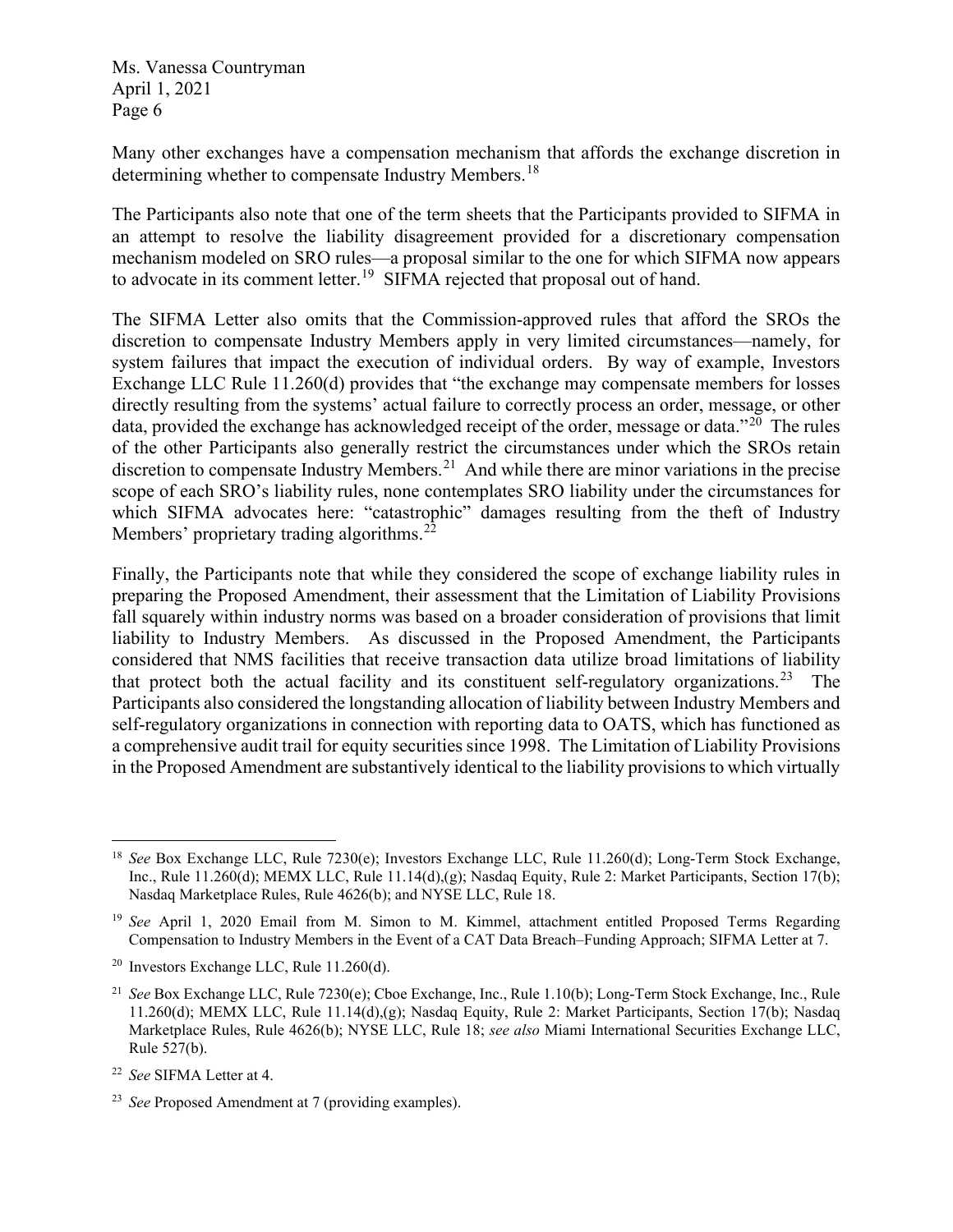all Industry Members regularly agree in connection with OATS reporting.<sup>[24](#page-6-0)</sup> The commenters who incorrectly opined that the Proposed Amendment is inconsistent with industry standards focused solely on SRO rules, which they incorrectly summarized, and did not consider other contexts in which contracts limit SROs' (as members of NMS plans) liability to Industry Members.<sup>[25](#page-6-1)</sup>

### 2) Proposed Exclusions for Gross Negligence, Willful Misconduct, Bad Faith and Criminal Acts

SIFMA asserts that any liability limitation that the Commission ultimately approves "should not extend to willful misconduct, gross negligence, bad faith or criminal acts of CAT LLC, the SROs or their representatives or employees."<sup>[26](#page-6-2)</sup> SIFMA's proposal runs counter to the SEC-approved rules of SROs that do not recognize exclusions similar to those that SIFMA advocates for here.<sup>[27](#page-6-3)</sup> Importantly, the SRO rules that do contain categorical exclusions are generally modified by other rules that broadly prohibit Industry Members from suing the exchanges or their representatives, except for violations of the federal securities laws for which a private right of action exists.<sup>[28](#page-6-4)</sup> Accordingly, even when SRO liability rules permit certain types of claims (e.g., gross negligence and willful misconduct), Industry Members are often prohibited from suing an SRO for damages unless that SRO's alleged gross negligence or willful misconduct also constituted a securities law violation for which Congress authorized a private right of action.[29](#page-6-5) The Participants do not believe

<span id="page-6-0"></span><sup>&</sup>lt;sup>24</sup> Despite commenters' attempts to distinguish OATS on the basis that it was created two decades ago, as discussed in the Proposed Amendment, Industry Members agree to the terms of the OATS limitation of liability provision on an ongoing basis. FINRA Rule  $1013(a)(1)(R)$  requires all applicants for FINRA Membership to acknowledge the FINRA Entitlement Program Agreement and Terms of Use, which applies to OATS. Industry Members click to indicate that they agree to its terms—including its limitation of liability provision—every time they access FINRA's OATS system to report trade information (i.e., repeatedly over the course of a trading day for many Industry Members).

<span id="page-6-1"></span><sup>&</sup>lt;sup>25</sup> Notably, no commenters have argued that the OATS limitation of liability provision—to which Industry Members agree every time they access FINRA's OATS system—is inconsistent with the Limitation of Liability Provisions in the Proposed Amendment. *See generally* SIFMA Letter; Letter from Thomas M. Merritt, Virtu Financial to Vanessa Countryman, Secretary, U.S. Securities and Exchange Commission (Jan. 27, 2021) (the "Virtu Letter"), available at [https://www.sec.gov/comments/4-698/4698-8298023-228258.pdf;](https://www.sec.gov/comments/4-698/4698-8298023-228258.pdf) *see also* Craig M. Lewis, Ph.D., Economic Analysis of Proposed Amendment to National Market System Plan Governing the Consolidated Audit Trail, at 9-10 (Feb. 19, 2021) (the "Lewis Report"), available at [https://www.sec.gov/comments/4-698/4698-](https://www.sec.gov/comments/4-698/4698-8394069-229410.pdf) [8394069-229410.pdf\)](https://www.sec.gov/comments/4-698/4698-8394069-229410.pdf). Although the SIFMA Letter and Virtu Letter discuss OATS reporting, those discussions focus on perceived differences between OATS and the CAT. *See* SIFMA Letter at 8; Virtue Letter at 4; *see also*  Lewis Report at 9-10. The crux of SIFMA's and Virtu's argument is that because the CAT receives more data than OATS, the OATS limitation of liability should not inform the scope of the Limitation of Liability Provisions in the CAT Reporter Agreement. *Id.* The Participants are not aware of any rationale as to why the differences between the CAT and OATS should impact the appropriate allocation of liability, or why such differences would support shifting liability from Industry Members to regulators.

<span id="page-6-2"></span><sup>26</sup> *See* SIFMA Letter at 7-8.

<span id="page-6-3"></span><sup>27</sup> *See, e.g.*, Investors Exchange LLC, Rule 11.260; Long-Term Stock Exchange, Inc., Rule 11.260; Nasdaq Equities, Rule 4626; NYSE LLC, Rule 17.

<span id="page-6-4"></span><sup>28</sup> *See, e.g.*, BOX Exchange LLC, Rule 7230(d); Cboe Exchange, Inc., Rule 1.15; and Miami International Securities Exchange LLC, Rule 528.

<span id="page-6-5"></span><sup>&</sup>lt;sup>29</sup> Cboe's liability rule that contains exclusions (e.g., gross negligence) was drafted and approved before courts made clear that Commission-approved rules can supersede state law that purports to limit parties' ability to contractually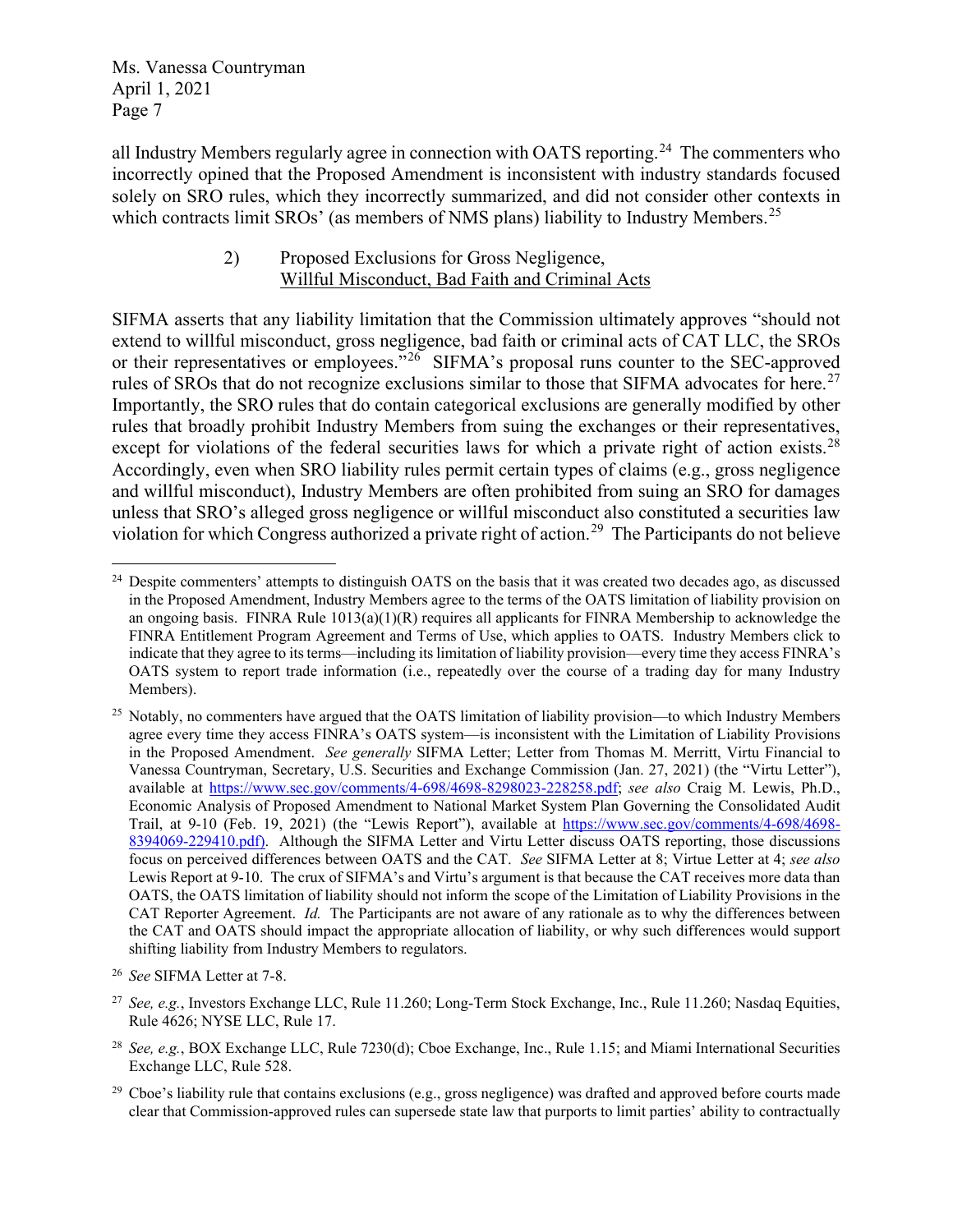that these provisions would provide for liability against the self-regulatory organizations in the event of a data breach.<sup>[30](#page-7-0)</sup>

The Participants also note that contractual limitations of liability that protect the Participants from claims for damages in connection with other NMS plans and regulatory reporting facilities (including OATS) do not contain the exclusions that SIFMA advocates to be included in the CAT Reporter Agreement.<sup>[31](#page-7-1)</sup> Commenters have not provided any reason to deviate from this longstanding precedent in the context of CAT reporting.

In addition to failing to find support within SRO liability rules or other contractually based liability limitations, SIFMA's proposal to exclude gross negligence, willful misconduct, bad faith, and criminal acts is not supported by Charles River's economic analysis. In concluding that a limitation of liability provision is appropriately included in the Reporter Agreement, Charles River determined that the disadvantages of allowing Industry Members to litigate against CAT LLC, the Participants, and FINRA CAT outweigh any benefits in part because of the substantial direct and indirect costs of litigation. As Charles River explained:

disclaim liability for gross negligence and willful misconduct. *See NASDAQ OMX Grp., Inc. v. UBS Secs., LLC*, 770 F.3d 1010 (2d Cir. 2014) (SRO rules on liability were exempt from New York law prohibiting insulation from gross negligence by contract). Cboe's rule was one of the earlier drafted SRO liability rules and served as a model for other SRO rules on liability containing exclusions that were drafted later. In the analogous context of SRO immunity, courts have long recognized the important policy rationale behind prohibiting Industry Members from suing the self-regulatory organizations—even for allegations of gross negligence or willful misconduct. *See, e.g.*, *DL Cap. Grp., LLC v. Nasdaq Stock Mkt., Inc.*, 409 F.3d 93, 98-99 (2d Cir. 2005) (declining to create exception for fraud because it is "hard to imagine the plaintiff (or plaintiff's counsel) who would—when otherwise wronged by an SRO but unable to seek money damages—fail to concoct some claim of fraud in order to try and circumvent the absolute immunity doctrine"); *In re Series 7 Broker Qualification Exam Scoring Litig.*, 548 F.3d 110, 115 (D.C. Cir. 2008) ("Where courts accord immunity to SROs, the protection has been absolute.") (citing *Desiderio v. NASD*, 191 F.3d 198, 208 (2d Cir. 1999) (declining to create exception for bad faith); *Sparta Surgical Corp. v. NASD*, 159 F.3d 1209, 1215 (9th Cir. 1998) (declining to create exception for bad faith or gross negligence), *abrogated in part on other grounds by Merrill Lynch, Pierce, Fenner & Smith Inc. v. Manning*, 136 S. Ct. 1562 (2016)); *see also Citadel Sec. LLC v. Chicago Bd. Options Exch., Inc.*, No. 16 C 9747, 2018 WL 5264195, at \*4 (N.D. Ill. Oct. 23, 2018) (finding defendants were immune from plaintiff's claims, including claims for willful misconduct and gross negligence); *DGM Invs., Inc. v. N.Y. Futures Exch., Inc.*, No. 01 CIV. 11602 (RWS), 2002 WL 31356362, at \*5 (S.D.N.Y. Oct. 17, 2002) (claims for gross negligence, bad faith, and *respondeat superior* against the New York Futures Exchange were preempted by the CEA because the claims were based on allegations that the defendants "failed to fulfill their obligation to regulate the market").

<span id="page-7-0"></span><sup>&</sup>lt;sup>30</sup> The SIFMA Letter's discussion of industry standards also omits that Commission-approved exchange rules generally require Industry Members to pay attorneys' fees in the event that they commence litigation against an exchange and do not prevail. *See, e.g.*, CBOE, Rule 2.5; BOX Exchange LLC, Rule 1060; Investors Exchange LLC, Rule 2.170(a)(4); Long-Term Stock Exchange, Inc., Rule 2.170(a)(4); MEMX LLC, Rule 2.6(a)(4); Miami International Securities Exchange LLC, Rule 1205.

<span id="page-7-1"></span><sup>31</sup> *See, e.g.*, FINRA Entitlement Program Terms of Use, available at [https://www.finra.org/sites/default/files/Entitlement\\_Program\\_Privacy\\_Statement.pdf;](https://www.finra.org/sites/default/files/Entitlement_Program_Privacy_Statement.pdf) Options Price Reporting Authority, Vendor Agreement, available at [https://assets.website](https://assets.website-files.com/5ba40927ac854d8c97bc92d7/5c6f058889c3684b7571a552_OPRA%20Vendor%20Agreement%20100118.pdf)[files.com/5ba40927ac854d8c97bc92d7/5c6f058889c3684b7571a552\\_OPRA%20Vendor%20Agreement%20100](https://assets.website-files.com/5ba40927ac854d8c97bc92d7/5c6f058889c3684b7571a552_OPRA%20Vendor%20Agreement%20100118.pdf) [118.pdf;](https://assets.website-files.com/5ba40927ac854d8c97bc92d7/5c6f058889c3684b7571a552_OPRA%20Vendor%20Agreement%20100118.pdf) Options Price Reporting Authority Subscriber Agreement, available at [https://assets.website](https://assets.website-files.com/5ba40927ac854d8c97bc92d7/5bf421d078a39dec23185180_hardcopy_subscriber_agreement.pdf)[files.com/5ba40927ac854d8c97bc92d7/5bf421d078a39dec23185180\\_hardcopy\\_subscriber\\_agreement.pdf.](https://assets.website-files.com/5ba40927ac854d8c97bc92d7/5bf421d078a39dec23185180_hardcopy_subscriber_agreement.pdf)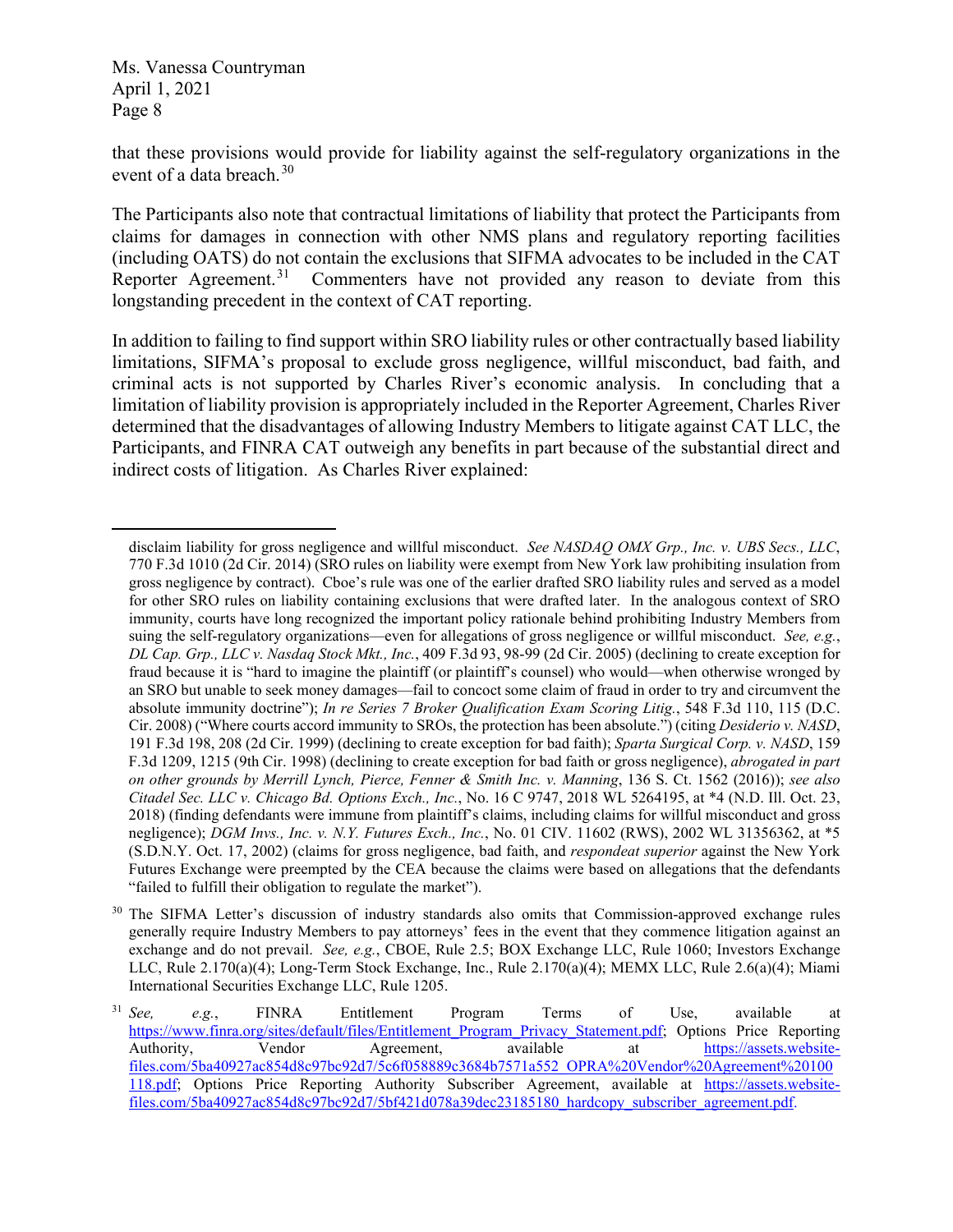> It is well-understood that litigation in general is an expensive and highly uncertain process. This holds with particular persuasiveness for the new, highly technical, and rapidly changing area of cyber security. The level of expertise required to establish what went wrong, who was responsible, and then the calculation of relevant losses is extremely high, placing large information burdens on the triers-of-fact. In the case of CAT LLC, there would be an additional burden of demonstrating either that the SEC's cyber security mandates were inadequately implemented or were insufficient to the task. Discovery in such litigation also runs the risk of revealing crucial cyber security information to malicious actors. There are, therefore, substantial unquantifiable direct costs associated with litigating cyber security breaches at the CAT.<sup>[32](#page-8-0)</sup>

If the Commission amends the Limitation of Liability Provisions to exclude certain categories of conduct, any CAT Data breach is likely to generate litigation in which allegedly harmed parties attempt to demonstrate that those exclusions apply—regardless of the putative defendants' actual culpability (if any). Although the Participants, CAT LLC, and FINRA CAT may ultimately be found not liable, litigation would be expensive and time-consuming, distract the Participants from their important regulatory oversight mandate (as ordered by the Commission), and open the doors of discovery to potentially malicious actors.<sup>[33](#page-8-1)</sup> Further, litigating even these limited claims increases the costs of operating CAT—costs that would be borne by the Participants and Industry Members alike. In short, a limitation of liability with any categorical exclusions could result in many of the same economic harms that would occur in the absence of any limitation of liability at all.

The Commission should also consider that certain relief ordered in litigation could interfere with the Commission's oversight of the CAT (i.e., by imposing mandates or restrictions that constrain the Commission's policy choices). The Proposed Amendment affords the Commission complete oversight of CAT's cybersecurity and enables the Commission to balance the full range of relevant considerations in fashioning any post-breach remedies. In contrast, under Industry Members' preferred approach, the Commission would have to share that jurisdiction with the courts, whose rulings could diverge from Commission priorities in meaningful ways.

Finally, because the Commission's regulatory enforcement regime and the potential for severe reputational harm already sufficiently incentivize the Participants to not engage in bad faith, recklessness, gross negligence, and intentional misconduct, commenters' proposed exclusions would not result in any meaningful improvement to the CAT's cybersecurity.<sup>34</sup> Considering the lack of any benefit and the potential for substantial costs, the Commission should decline SIFMA's invitation to amend the Limitation of Liability Provisions to create categorical exclusions.

<span id="page-8-0"></span><sup>32</sup> *See* Appendix B to Proposed Amendment ("Appendix B") at 46.

<span id="page-8-1"></span><sup>33</sup> *Id.*

<span id="page-8-2"></span><sup>34</sup> *See, e.g.*, *infra* at E(4).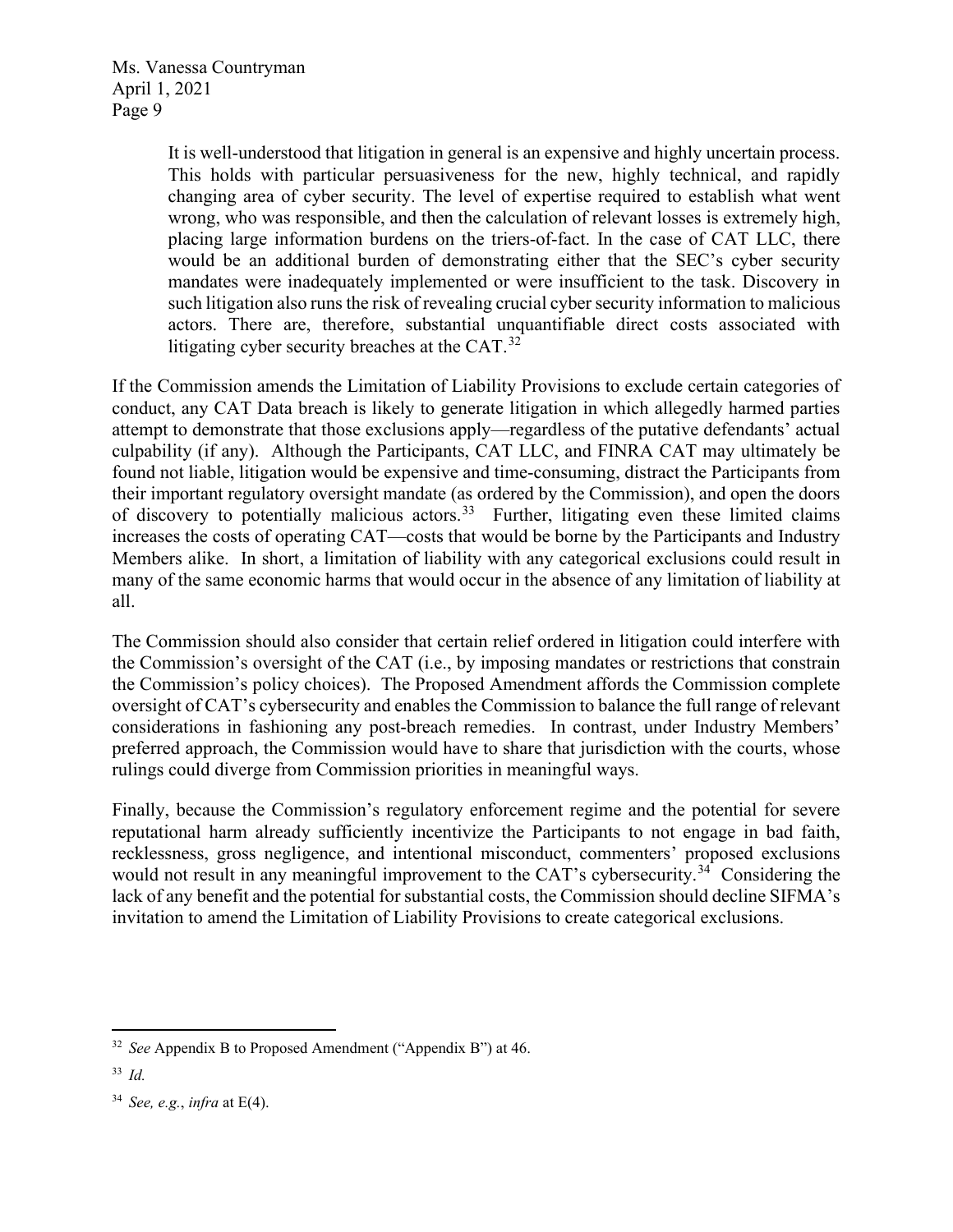#### 3) Control of CAT Data

Six commenters opined that the Limitation of Liability Provisions are inappropriate because of the now-familiar refrain that the Participants and FINRA CAT "control" the CAT Data.<sup>[35](#page-9-0)</sup> These commenters base their position on a purported belief that the party who possesses the data should bear all risk associated with a data breach—even if that party is a regulator acting pursuant to SEC mandate. For example, one commenter asserts that "[a]ligning control and liability is not only fair and equitable; it is also good policy, because it maximizes efficiencies in managing data risks inherent in the CAT System." $3\overline{6}$  None of these comment letters offers any explanation, let alone one rooted in the Exchange Act, as to why this purported principle is applicable to a regulatory program with Commission-mandated reporting.

Additionally, as discussed in the Proposed Amendment, Industry Members routinely disclaim liability to their underlying customers despite controlling sensitive data that could be compromised during a data breach. The Participants also note that certain commenters who have advocated for this principle broadly disclaim liability to their *own* retail customers—despite those same commenters having "control" over sensitive data that would harm customers if compromised via a data breach.<sup>[37](#page-9-2)</sup> For example, Fidelity Investments Inc., which manages over \$9.3 trillion in customer assets, mandates that its brokerage customers agree that it is not responsible "for any losses" that customers suffer as a result of a cyber breach (among other causes) and broadly disclaims liability for all "direct, indirect, incidental, or consequential damages."<sup>[38](#page-9-3)</sup>

The Participants do not believe that securities industry norms support the principle that the party in possession of data should bear liability in the event of a data breach. That is particularly true where, as here, the parties in possession of the data (i.e., the Participants and FINRA CAT) are acting in regulatory capacities pursuant to Commission rules.

**\* \* \***

The Participants maintain that the Limitation of Liability Provisions in the Proposed Amendment are well within industry norms as demonstrated by a comparison to the allocation of liability between Industry Members and SROs in every other regulatory context—including NMS Plans,

<span id="page-9-0"></span><sup>35</sup> *See* SIFMA Letter at 4-5 and *generally*; Virtu Letter at 2-3; Fidelity Letter at 2; Citi Letter at 4; FIA PTG Letter at 1; Letter from Thomas Tremaine, Raymond James to Vanessa Countryman, Secretary, U.S. Securities and Exchange Commission, at 2 (Feb. 8, 2021) (the "Raymond James Letter"), available at [https://www.sec.gov/comments/4-698/4698-8347733-229000.pdf;](https://www.sec.gov/comments/4-698/4698-8347733-229000.pdf) *see also* Lewis Report at 5-7.

<span id="page-9-1"></span><sup>36</sup> SIFMA Letter at 4.

<span id="page-9-2"></span><sup>37</sup> *See* Proposed Amendment at 8, n.26 (citing examples of Industry Members liability limitations).

<span id="page-9-3"></span><sup>38</sup> *Compare* Fidelity Account Customer Agreement, at 11, 13, available at [https://www.fidelity.com/bin](https://www.fidelity.com/bin-public/060_www_fidelity_com/documents/customer-service/updated-agreements/Fidelity-Account-Customer-Agreement.pdf)[public/060\\_www\\_fidelity\\_com/documents/customer-service/updated-agreements/Fidelity-Account-Customer-](https://www.fidelity.com/bin-public/060_www_fidelity_com/documents/customer-service/updated-agreements/Fidelity-Account-Customer-Agreement.pdf)[Agreement.pdf;](https://www.fidelity.com/bin-public/060_www_fidelity_com/documents/customer-service/updated-agreements/Fidelity-Account-Customer-Agreement.pdf) *with* Fidelity Letter at 2.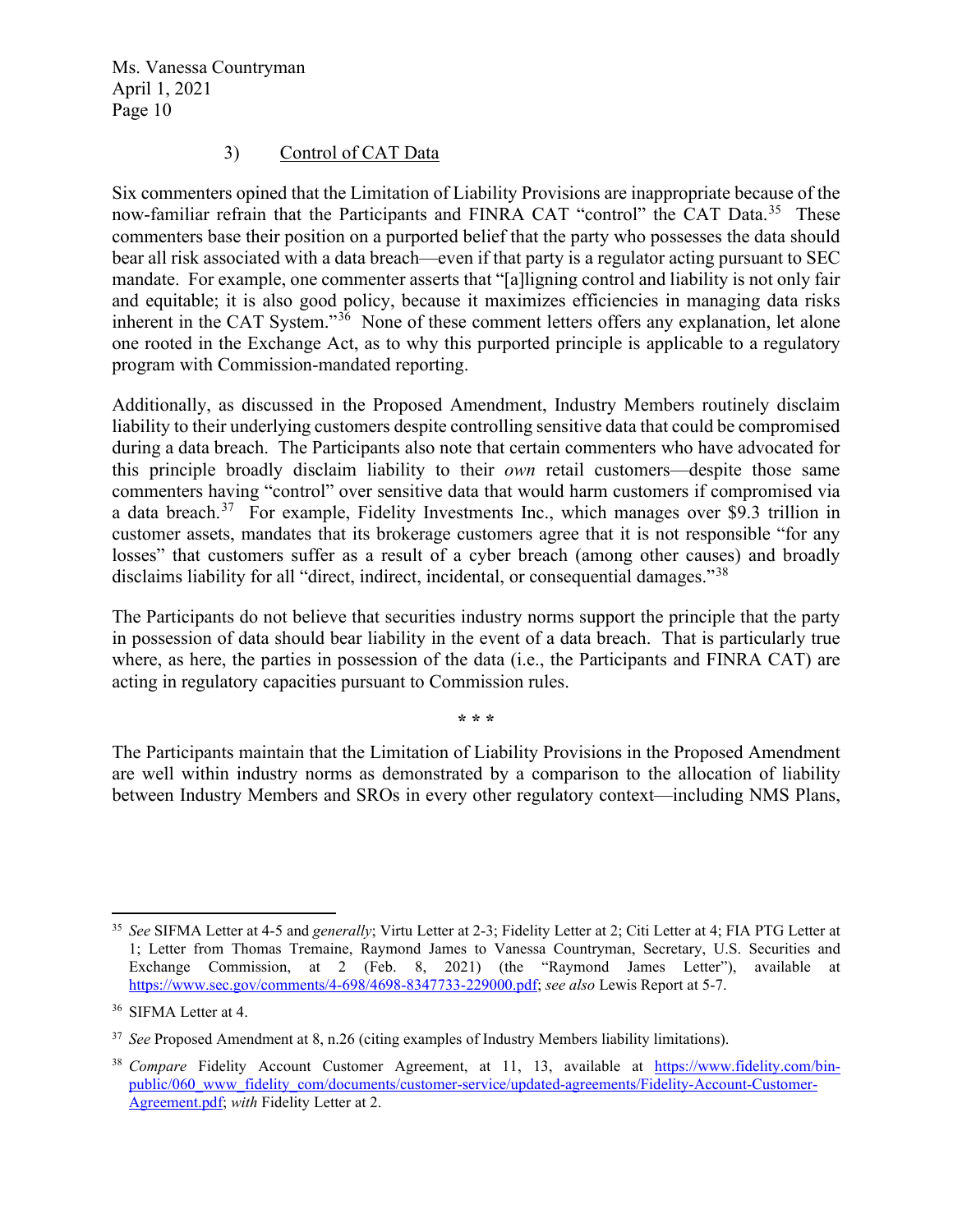regulatory reporting facilities, and SRO rules—and the liability provisions that Industry Members utilize to protect themselves when they possess sensitive customer and transaction data.<sup>[39](#page-10-0)</sup>

# **C. The Cybersecurity of the CAT**

Commenters raised several purported concerns about the use of CAT Data, including concerns about bulk downloading and PII. Commenters also offered suggestions regarding FINRA CAT and the Participants' controls designed to prevent internal cyber breaches. None of those comments provides a basis upon which to disregard the historical allocation of liability between Industry Members and their primary regulators. One commenter also asserted, incorrectly, that Industry Members are not able to provide feedback to the Participants or the Commission regarding the CAT's cybersecurity. The Participants address each of these comments below.

## 1) Bulk Downloading of CAT Data

Several commenters indicated that the risks presented by a potential data breach are increased to the extent that the SROs engage in bulk downloading.<sup>[40](#page-10-1)</sup> By way of example, one commenter states that "[a]ny of the SROs that jointly operate the CAT currently may download onto their servers vast amounts of customer and trading data  $\dots$  ."<sup>[41](#page-10-2)</sup> As a preliminary matter, this comment misstates the scope of data that is subject to bulk downloading. The Participants are only authorized to bulk download trading data—not customer data.<sup>42</sup> As the Commission has recognized, "no customer-

<span id="page-10-0"></span><sup>&</sup>lt;sup>39</sup> The Commission tacitly endorsed the longstanding allocation of liability between Industry Members and the Participants as recently as December 9, 2020—approximately one week before the Proposed Amendment was filed—when the Commission referenced contractual limitation of liability for consolidators of NMS information (like the CAT) in its rulemaking on market data infrastructure. *See* SEC, Market Data Infrastructure, Release No. 34-90610; File No. S7-03-20, at 668 (Dec. 9, 2020), available at [https://www.sec.gov/rules/final/2020/34-](https://www.sec.gov/rules/final/2020/34-90610.pdf) [90610.pdf](https://www.sec.gov/rules/final/2020/34-90610.pdf) (stating that potential liability concerns are not a significant barrier to entry for competing consolidators of NMS information because they can "attempt to limit their potential liability from systems issues through contractual agreements with their subscribers, similar to provisions that data providers currently include in their subscriber agreements."), citing CTA Plan Professional Subscriber Agreement, available at [https://www.nyse.com/publicdocs/ctaplan/notifications/trader](https://www.nyse.com/publicdocs/ctaplan/notifications/trader-update/Professional%20Subscriber%20Agreement.pdf)[update/Professional%20Subscriber%20Agreement.pdf;](https://www.nyse.com/publicdocs/ctaplan/notifications/trader-update/Professional%20Subscriber%20Agreement.pdf) UTP Plan Subscriber Agreement, available at

[http://www.utpplan.com/DOC/subagreement.pdf;](http://www.utpplan.com/DOC/subagreement.pdf) Nasdaq Global Subscriber Agreement, available at: [http://www.nasdaqtrader.com/content/AdministrationSupport/AgreementsData/subagreemstandalone.pdf;](http://www.nasdaqtrader.com/content/AdministrationSupport/AgreementsData/subagreemstandalone.pdf) ICE Data Services and Software Services Agreement, available at: [https://www.theice.com/publicdocs/agreements/ICE\\_Data\\_Services\\_Agreement.pdf.](https://www.theice.com/publicdocs/agreements/ICE_Data_Services_Agreement.pdf)

<span id="page-10-1"></span><sup>40</sup> *See* SIFMA Letter at 5; Letter from Kelvin To, Data Boiler Technologies, LLC to Vanessa Countryman, Secretary, U.S. Securities and Exchange Commission, at 4 (Jan. 27, 2021) (the "Data Boiler Letter"), available at [https://www.sec.gov/comments/4-698/4698-8311309-228460.pdf;](https://www.sec.gov/comments/4-698/4698-8311309-228460.pdf) Citadel Letter at 6; *see also* Virtu Letter at 2.

<span id="page-10-2"></span><sup>41</sup> SIFMA Letter at 5.

<span id="page-10-3"></span><sup>42</sup> *See* CAT NMS Plan, Appendix C at 35 ("PII such as SSN and TIN will not be made available in the general query tools, reports, or bulk data extraction."); CAT NMS Plan, Appendix D at 33 ("The CAT must capture and store Customer and Customer Account Information in a secure database physically separated from the transactional database."); *Id.* at 14 ("PII data must not be included in the result set(s) from online or direct query tools, reports or bulk data extraction.").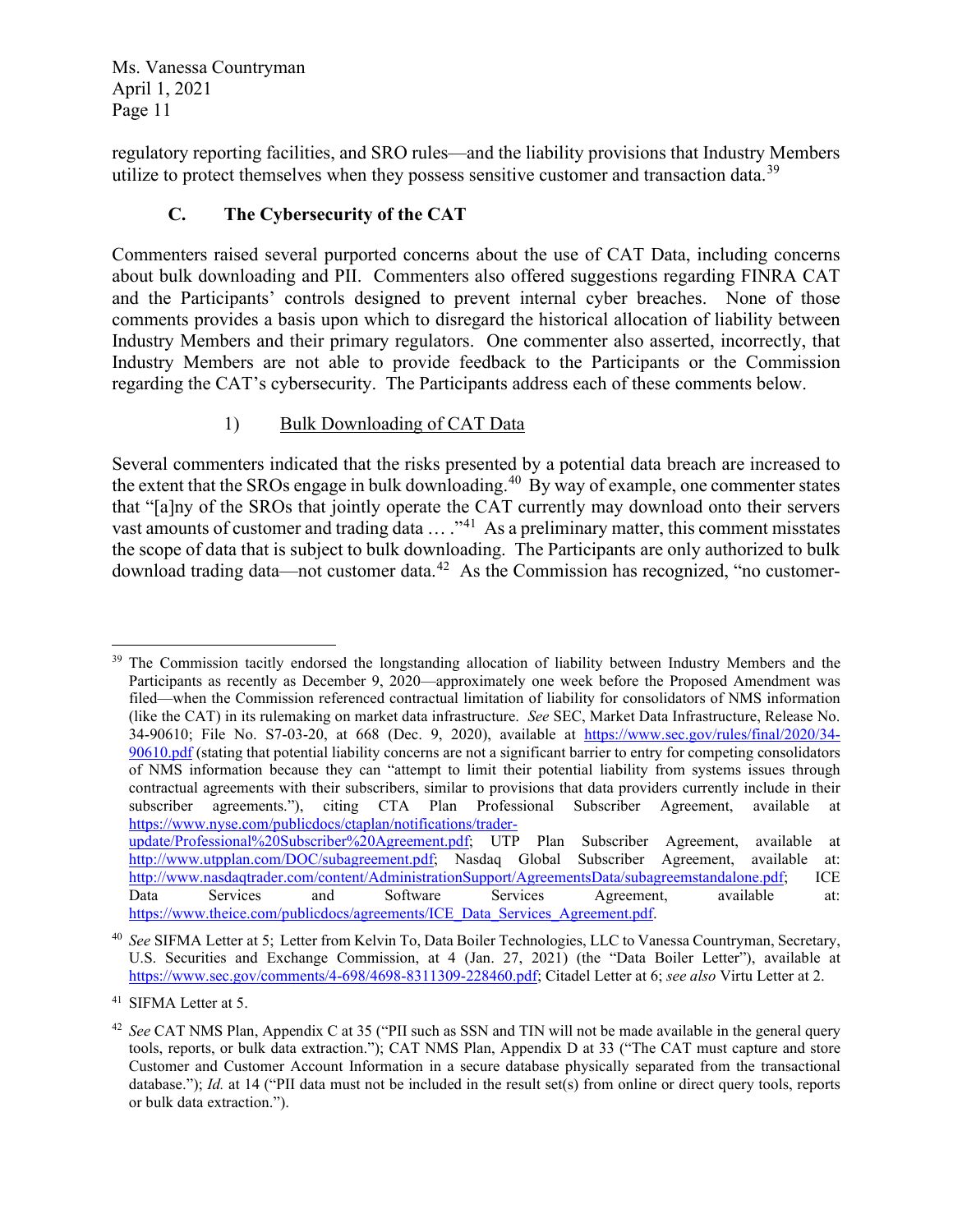related information, including PII, will be included in response to queries of the broader order and transaction database, nor will it be available in bulk extract form."[43](#page-11-0)

As discussed above, several commenters also raised concerns with respect to the cybersecurity of the Participants' systems that might store CAT Data. One commenter stated that "the SEC has assessed whether 'the existing cyber security framework is adequate' only as to the CAT databases. The Commission has made no such conclusion with respect to the Participants' security."<sup>44</sup> The Participants note that FINRA CAT has adopted and implemented policies, procedures, systems, and controls to address cybersecurity concerning bulk downloading of CAT Data by the Participants. The Participants also note that any individual SRO that engages in bulk downloading:

must have policies and procedures regarding CAT Data security that are comparable to those implemented and maintained by the Plan Processor for the Central Repository, and that each Participant must certify and provide evidence to the CISO that its policies and procedures for the security of CAT Data meet the same security standards applicable to the CAT Data that is reported to, and collected and stored by, the Central Repository.<sup>[45](#page-11-2)</sup>

Finally, as with FINRA CAT, the Participants' cybersecurity protocols are subject to the Commission's regulatory oversight regime, including its examination and enforcement functions.

### 2) Misuse of CAT Data by Regulatory Personnel

Four commenters expressed concerns regarding a breach or misuse of CAT Data that originates from within FINRA CAT or the Participants. Because those comments were raised in the context of a critique of Charles River's methodology, the Participants will principally respond to those comments in the section of this submission addressing comments on the Proposed Amendment's economic analysis.[46](#page-11-3) The Participants note, however, that FINRA CAT's and the Participants' robust cybersecurity protocols are designed to prevent and detect both external and internal security threats.<sup>47</sup>

One commenter expressed concerns regarding its belief "that roughly 3,000 random individuals will have access to the highly sensitive information under the CAT at any given time."<sup>[48](#page-11-5)</sup> The Participants reiterate that FINRA CAT's and the Participants' robust cybersecurity regimes are designed to address potential internal security threats. Moreover, access to CAT Data is not "random;" rather, it is granted strictly on a need-to-know basis to Commission and other regulatory

<span id="page-11-0"></span><sup>43</sup> SEC, Order Approving CAT NMS Plan at 290.

<span id="page-11-1"></span><sup>44</sup> Citadel Letter at 8.

<span id="page-11-2"></span><sup>45</sup> SEC, Order Approving CAT NMS Plan at 252-53.

<span id="page-11-3"></span><sup>46</sup> *Infra* at D(1).

<span id="page-11-4"></span><sup>47</sup> *See* CAT NMS Plan, Section 6.1(g); *see also* CAT NMS Plan, Appendix D at 12-13 ("The Plan Processor must develop and maintain policies and procedures reasonably designed to prevent, detect, and mitigate the impact of unauthorized access or usage of data in the Central Repository… A Role Based Access Control ('RBAC') model must be used to permission user with access to different areas of the CAT system.").

<span id="page-11-5"></span><sup>48</sup> ASA Letter at 2.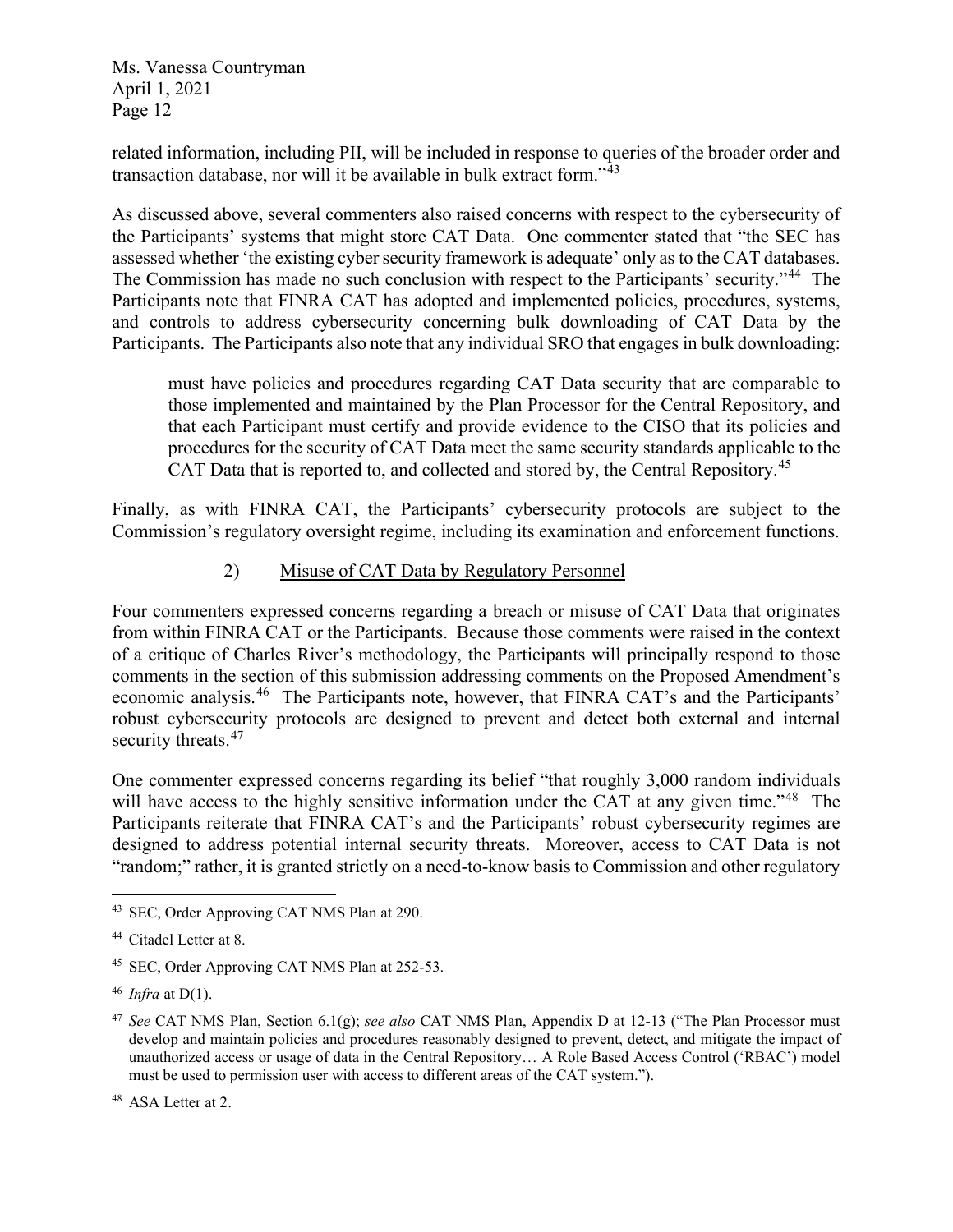users only (most of whom will have access only to transaction data), and individuals who are provided access and must successfully undergo comprehensive background checks.<sup>49</sup>

### 3) Personally Identifiable Information

One commenter opined that the risk of a data breach is heightened by the collection of PII.<sup>[50](#page-12-1)</sup> The Participants appreciate concerns regarding customer data and remain vigilant in taking all appropriate cybersecurity measures to protect customer information (and all CAT Data). Further, the Commission granted the Participants' requested relief to no longer require that Industry Members report social security numbers, dates of birth, and full account numbers for individual retail customers.<sup>51</sup> The Participants note that this exemptive relief significantly reduces the risk of a breach involving customer data, and that the customer data stored in the CAT is comparable to the data reported to other regulatory reporting facilities, for which the Commission has previously approved limitations of liability.[52](#page-12-3)

## 4) Input from Industry Members Regarding the CAT's Cybersecurity

One commenter incorrectly stated that Industry Members "have no input into the security and risk mitigation measures that CAT LLC and the Plan Processor should implement ... ...<sup>553</sup> Another commenter argued that "[a]lthough the industry has visibility and influence over how brokerdealers report data to the CAT, there is no visibility, through the Advisory Committee or otherwise, into the security aspects of the CAT" and asserted that "industry members should be added to the CAT Security Working Group."[54](#page-12-5)

<span id="page-12-0"></span><sup>49</sup> SEC, Order Approving CAT NMS Plan at 715 ("[T]he Commission is amending the Plan to require that the Participants conduct background checks for the employees and contractors of the Participants that will use the CAT System, and to require that the Participants provide the Commission with an evaluation of the information security program to ensure that the program is consistent with the highest industry standards for the protection of data."). The Participants also note that most active users of the CAT will have access only to transaction data—not customer data. *See* CAT NMS Plan, Appendix C at 15.

<span id="page-12-1"></span><sup>50</sup> ASA Letter at 1-2.

<span id="page-12-2"></span><sup>51</sup> SEC, Order Granting Conditional Exemptive Relief, Pursuant to Section 36 and Rule 608(e) of the Securities Exchange Act of 1934, from Section 6.4(d)(ii)(C) and Appendix D Sections 4.1.6, 6.2, 8.1.1, 8.2, 9.1, 9.2, 9.4, 10.1, and 10.3 of the National Market System Plan Governing the Consolidated Audit Trail, Release No. 34-88393 (Mar. 17, 2020). Additionally, while discussing an amendment to formalize the conditions of this exemptive relief, the Commission noted that the proposed amendment would result in "removing sensitive PII from CAT reporting requirements in accordance with the March 2020 PII Exemption Order…" and a CAT "operating without sensitive PII." *See* Chairman Jay Clayton, Director Brett Redfearn and Senior Policy Advisor Manisha Kimmel, SEC, Update on the Consolidated Audit Trail: Data Security and Implementation Progress (Aug. 21, 2020), available at [https://www.sec.gov/news/public-statement/clayton-kimmel-redfearn-nms-cat-2020-08-21.](https://www.sec.gov/news/public-statement/clayton-kimmel-redfearn-nms-cat-2020-08-21)

<span id="page-12-3"></span><sup>52</sup> *See* Proposed Amendment at 9.

<span id="page-12-4"></span><sup>&</sup>lt;sup>53</sup> Virtu Letter at 2. Another commenter made similar incorrect statements regarding the role of Industry Members with respect to CAT's cybersecurity. *See* Citi Letter at 2 (stating that CAT has been developed "exclusively" by the Participants).

<span id="page-12-5"></span><sup>54</sup> Citadel Letter at 9.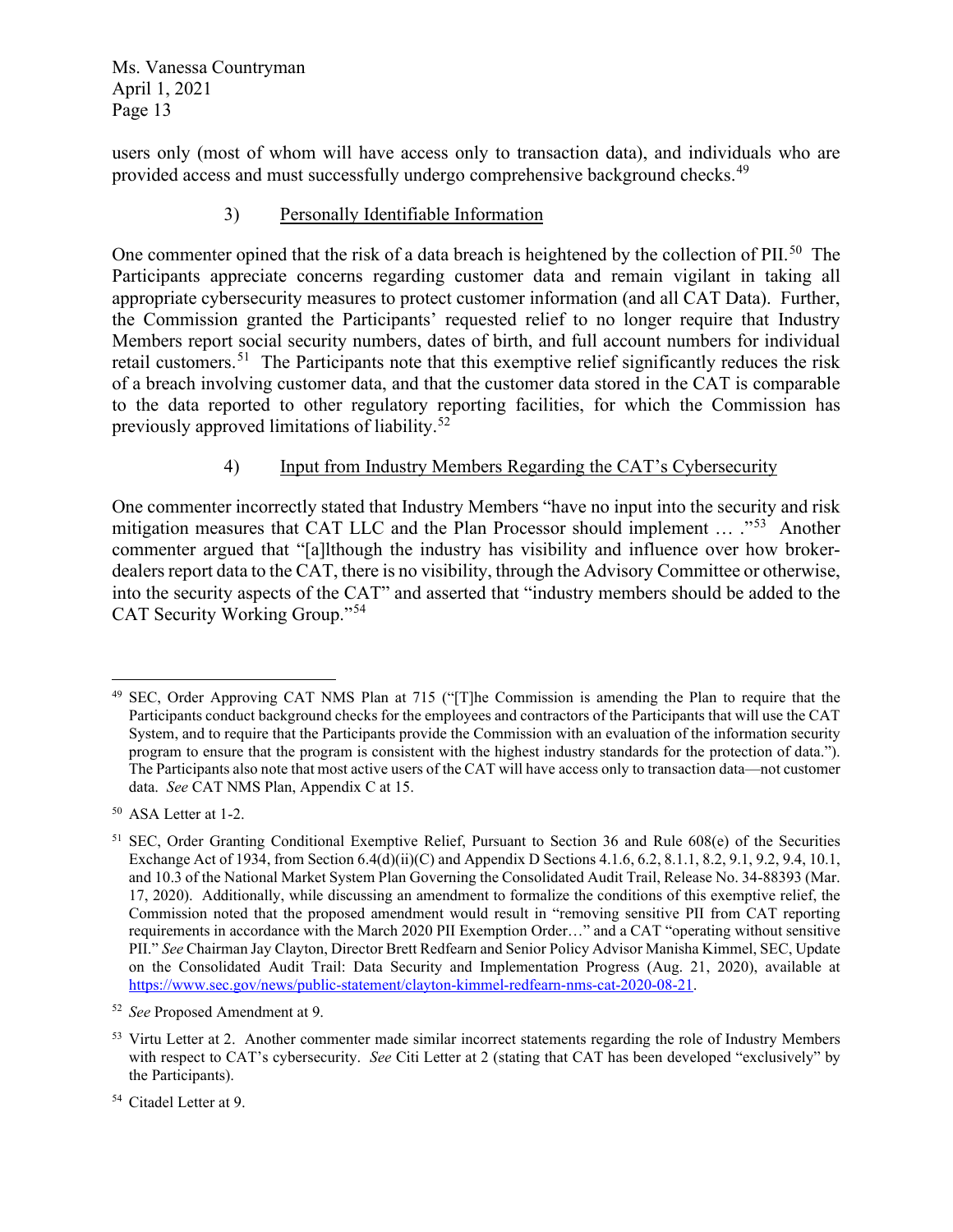Industry Members have had extensive opportunities to provide input regarding the CAT's cybersecurity at every stage of the development and operation of the CAT. Beginning in 2012, Industry Members provided feedback regarding cybersecurity issues in connection with the process of commenting on then-proposed Rule 613 of Regulation NMS.<sup>[55](#page-13-0)</sup> Prior to the approval of the CAT NMS Plan, Industry Members provided feedback on the Plan's cybersecurity requirements through the Development Advisory Group. Following approval of the CAT NMS Plan, Industry Members continued to provide feedback regarding the CAT's cybersecurity through the Advisory Committee, which serves as a forum for Industry Members to raise any cyber-related suggestions. Finally, Industry Members—and other interested constituencies—may directly petition the Commission to impose additional requirements on FINRA CAT and the Participants and may provide comments on any proposals offered by the Commission.

Another commenter proposed 26 specific cyber "compliance requirements" for the Participants' and the Commission's consideration.<sup>56</sup> That proposal, which was copied verbatim from that commenter's submission in response to the Proposed Amendments to the National Market System Plan Governing the Consolidated Audit Trail to enhance data security published on August 21, 2020,<sup>[57](#page-13-2)</sup> is beyond the scope of the Proposed Amendment, which relates solely to the allocation of liability in the event of a CAT Data breach. Without responding to each of the 26 suggestions individually, the Participants note that FINRA CAT has implemented robust controls to protect the security and confidentiality of CAT Data and that the Commission has repeatedly concluded that the CAT NMS Plan incorporates "robust security requirements" that "provide appropriate, adequate protection for the CAT Data."[58](#page-13-3) The Participants are not aware of any basis to challenge the Commission's conclusion (and commenters have not offered any). Additionally, the Participants, along with FINRA CAT, regularly assess the security of the CAT and consider whether and how CAT Data security can be enhanced on an ongoing basis. Finally, although the Participants welcome any constructive suggestions from Industry Members regarding the CAT's cybersecurity, it is the responsibility of the regulators (the Participants and ultimately the Commission, as the regulator of the SROs)—and not the regulated entities—to determine the

<span id="page-13-0"></span><sup>55</sup> *See* SEC, Order Approving CAT NMS Plan at 914 (summarizing changes to proposed Rule 613 in response to comments).

<span id="page-13-1"></span><sup>56</sup> Data Boiler Letter at 2-4.

<span id="page-13-2"></span><sup>57</sup> *See* Letter from Kelvin To, Data Boiler Technologies, LLC to Vanessa Countryman, Secretary, U.S. Securities and Exchange Commission, Release No. 34-89632; File No. S7-10-20, at 3-4 (Nov. 30, 2020), available at [https://www.sec.gov/comments/s7-10-20/s71020-8068693-225956.pdf.](https://www.sec.gov/comments/s7-10-20/s71020-8068693-225956.pdf)

<span id="page-13-3"></span><sup>58</sup> SEC, Order Approving CAT NMS Plan at 715; *see also* SEC, Proposed Amendments to the National Market System Plan Governing the Consolidated Audit Trail to Enhance Data Security, Release No. 34-89632; File No. S7-10-20, at 10 (Aug. 21, 2020) (the "Data Security Proposal"), available at [https://www.sec.gov/rules/proposed/2020/34-89632.pdf,](https://www.sec.gov/rules/proposed/2020/34-89632.pdf) 85 Fed. Reg. 65990 at 65991 (Oct. 16, 2020), available a[t https://www.govinfo.gov/content/pkg/FR-2020-10-16/pdf/2020-18801.pdf](https://www.govinfo.gov/content/pkg/FR-2020-10-16/pdf/2020-18801.pdf) ("CAT Data reported to and retained in the Central Repository is thus subject to what the Commission believes are stringent security policies, procedures, standards and controls.").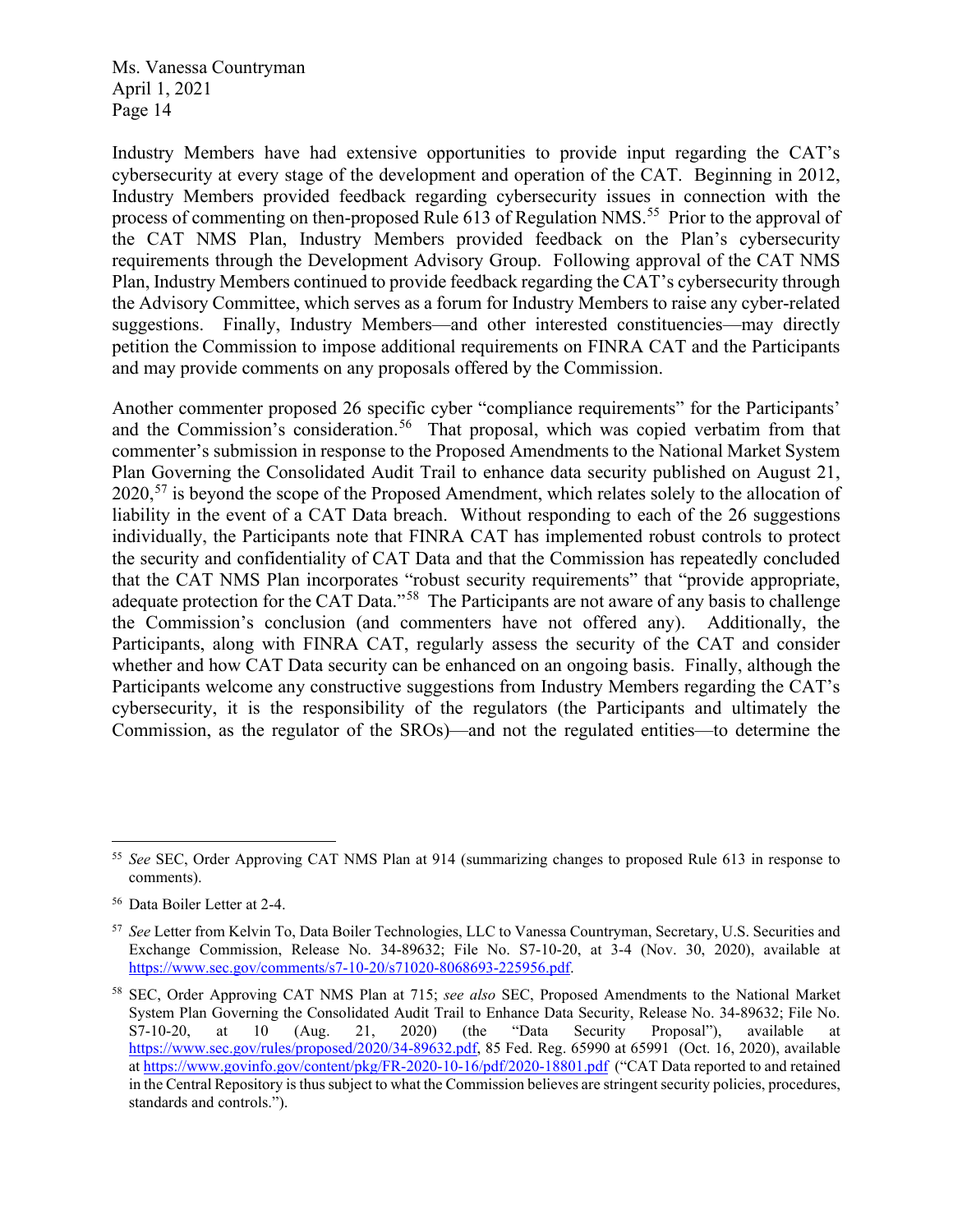CAT's required security measures in a manner consistent with the Exchange Act and other applicable statutes, rules, and regulations.<sup>59</sup>

## **D. Economic Analysis of Liability Issues**

Certain commenters opined that particular hypothetical breach scenarios were not addressed in Charles River's White Paper and disagreed with Charles River's analysis of the costs and benefits of allowing Industry Members to litigate against their regulators in the event of a CAT Data breach. Commenters also argued that CAT LLC's and certain Participants' responses to the Commission's August 2020 CAT Data Security Proposal demonstrate that the Limitation of Liability Provisions are inappropriate. Finally, one commenter suggested that the Commission did not consider certain risks associated with a CAT Data breach when it approved the CAT NMS Plan. The Participants address each of these comments below.

## 1) Charles River's Methodology and Conclusions

Charles River's White Paper contained two principal analyses. First, Charles River conducted a "scenario analysis" in which it identified specific hypothetical breaches and assessed "the relative difficulty of implementation, relative frequency, and conditional severity of each."<sup>[60](#page-14-1)</sup> Second, Charles River considered whether the cyber risk presented by the CAT should be addressed by regulation, litigation, or a combination of both approaches.  $61$ 

Four commenters opined that Charles River's scenario analysis did not address certain categories of hypothetical data breaches, including breaches that originate from within FINRA CAT or the Participants.<sup>[62](#page-14-3)</sup> For example, one commenter opines that the White Paper "is focused almost exclusively on an assessment of an external malicious actor's ability to 'hack' into one or more of the CAT databases."[63](#page-14-4) These comments misconstrue Charles River's analysis. In analyzing the various scenarios discussed in the White Paper, Charles River did not make any assumptions regarding the identity of potential bad actors or where they may work.<sup>[64](#page-14-5)</sup> Moreover, Charles River explicitly stated in its report that it was not attempting to predict every possible scenario and "recognize[d] that cyber-attacks on the CAT could vary from the scenarios we hypothesize."[65](#page-14-6) Charles River's scenario analysis was illustrative, not exhaustive, and "offered … to provide a

<span id="page-14-6"></span><sup>65</sup> *Id.*

<span id="page-14-0"></span><sup>&</sup>lt;sup>59</sup> As the Commission recently recognized, it is not the role of regulated entities (i.e., Industry Members) to provide oversight regarding the cybersecurity of their regulators (i.e., the Participants). *See* Data Security Proposal at 246 ("[T]he Commission is the regulator of the Participants, and the Commission oversees and enforces their compliance with the CAT NMS Plan. To impose obligations on the Commission under the CAT NMS Plan would invert this structure, raising questions about the Participants monitoring their own regulator's compliance with the CAT NMS Plan.").

<span id="page-14-1"></span><sup>60</sup> Appendix B at 2.

<span id="page-14-2"></span><sup>61</sup> *Id.* 

<span id="page-14-3"></span> $62$  SIFMA Letter at 9; Raymond James Letter at 2; Citadel Letter at 6; Virtu Letter at 5.

<span id="page-14-4"></span><sup>63</sup> Citadel Letter at 6.

<span id="page-14-5"></span><sup>64</sup> *See* Appendix B at 2.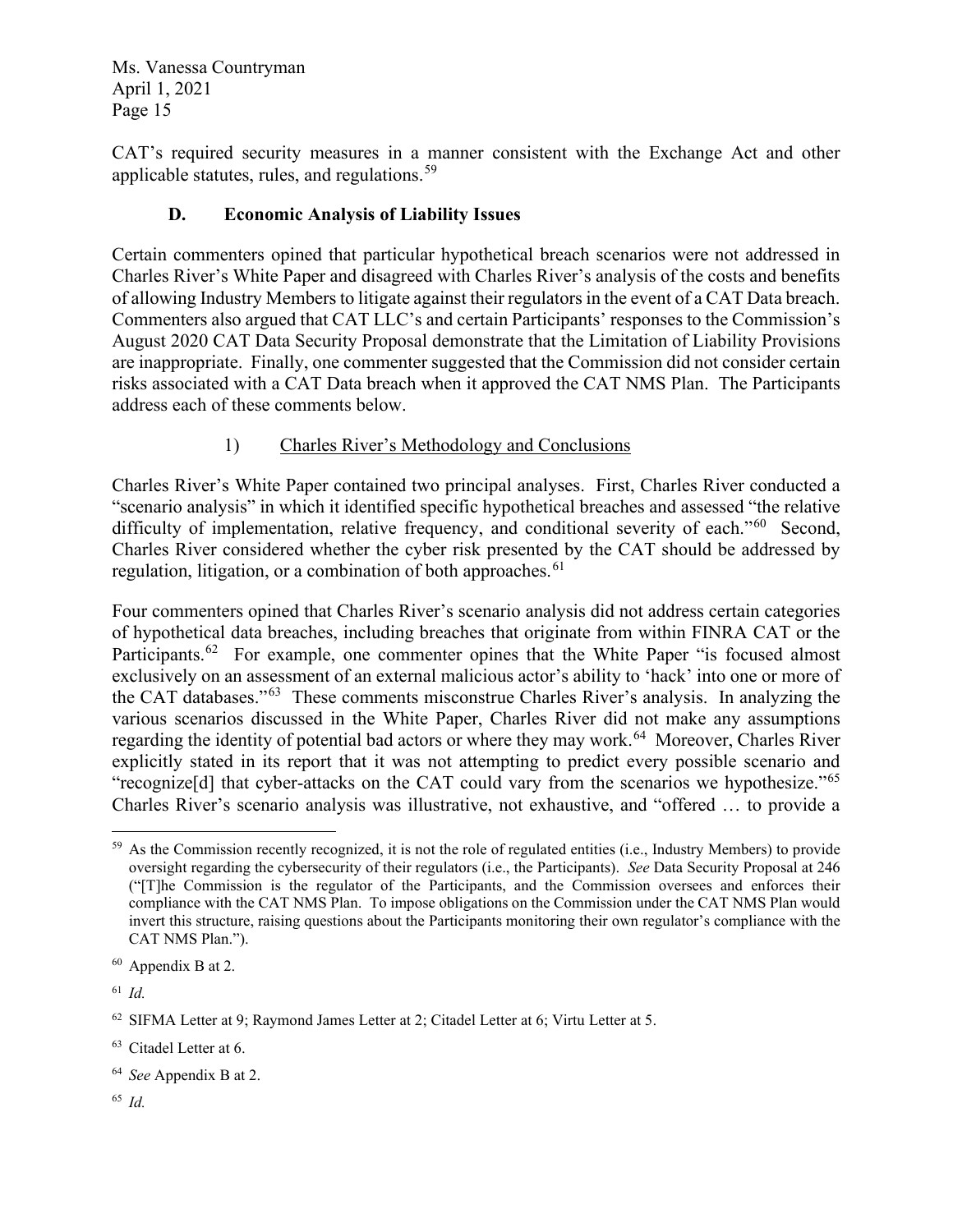framework to assess the economic exposures that flow from the gathering, storage, and use of CAT data."[66](#page-15-0) As discussed in the White Paper, the scenario analysis indicated that, in light of the CAT's extensive cybersecurity (among other reasons), most potential breaches are relatively lowfrequency events because they are either difficult to implement, unlikely to be meaningfully profitable, or both.[67](#page-15-1)

The second component of Charles River's analysis is an economic assessment of the costs and benefits of including a limitation of liability provision in the Reporter Agreement. As an initial matter, the Participants note that Charles River's analysis of whether the risk of a potential data breach is most effectively addressed through *ex ante* regulation or *ex post* litigation is independent from Charles River's scenario analysis. From an economic perspective, the issue of whether Industry Members should be afforded a novel private right of action against the Participants depends solely on the costs, benefits, and incentives of adding that feature to the SEC's existing regulatory regime.<sup>68</sup> The scenario analysis—which assesses relative risks of specific types of breaches—does not speak to those issues. Thus, Charles River's conclusion that allowing Industry Members to litigate against CAT LLC, the Participants, and FINRA CAT would provide minimal benefits while imposing substantial costs is not undermined to the extent that commenters identify potential breaches that were not included in Charles River's scenario analysis.

Three commenters disagreed with Charles River's assessment of the costs and benefits of a limitation of liability provision on the basis that the White Paper did not consider the costs to individual Industry Members in the event of a CAT Data breach. For example, one commenter asserts that "the corollary missing from the CRA Report is that the liability for a potentially catastrophic loss would then be shifted to individual Industry Members."[69](#page-15-3) These comments are based on a fundamental misunderstanding of the relevant economic principles. As Charles River points out, the crux of the analysis is whether the risks of a particular economic activity—in this case, the use of CAT Data for regulatory purposes—are best managed through *ex ante* regulation or *ex post* litigation (or a combination of both approaches). That analysis largely turns on identifying the most effective and efficient mechanisms for incentivizing the relevant economic actors—in this case, CAT LLC, the Participants, and FINRA CAT—to take appropriate precautions. As discussed in the White Paper, Charles River's analysis demonstrates that: 1) the extensive regulatory regime that the SEC has enacted creates appropriate incentives for the Participants to take sufficient cybersecurity precautions, and 2) allowing Industry Members to litigate against the Participants would create substantial costs across the securities markets without any corresponding benefit.  $70^{\circ}$  $70^{\circ}$ 

One commenter argues that if the Participants do not "assum[e] liability for issues the SROs themselves cause, these SROs are not adequately incentivized to prevent harm from their actions

<span id="page-15-0"></span><sup>66</sup> *Id.*

<span id="page-15-1"></span><sup>67</sup> *Id.* at 18-32.

<span id="page-15-2"></span><sup>68</sup> *Id.* at 4-5.

<span id="page-15-3"></span><sup>69</sup> SIFMA Letter at 10.

<span id="page-15-4"></span><sup>70</sup> *See* Appendix B at 53-54.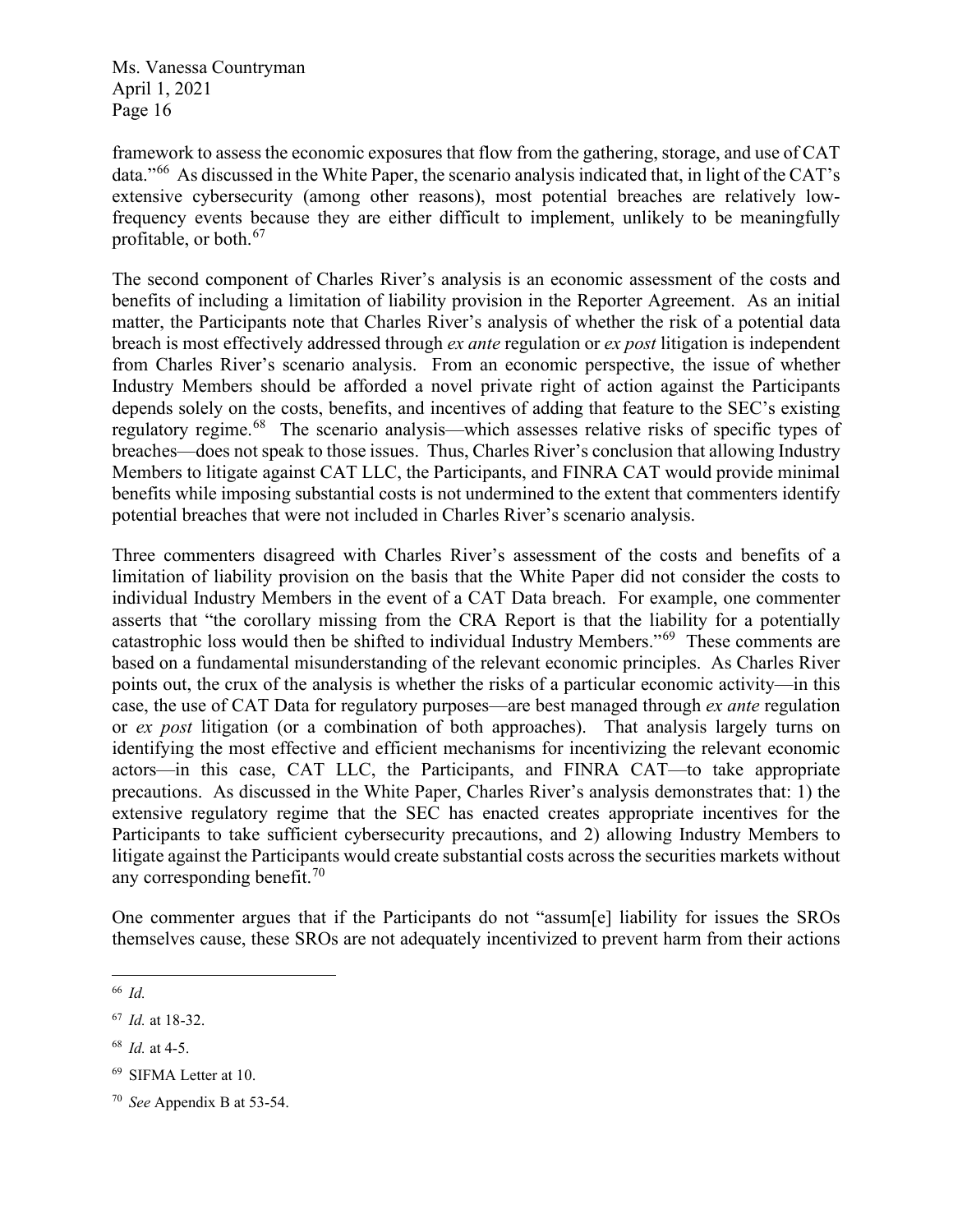in the way that other market participants are."<sup>71</sup> The Participants note that this unsupported assertion is contradicted by Charles River's analysis, which demonstrates that the Commission's existing regulatory enforcement regime (among other factors, including potential reputational harm for various parties and the need to use the CAT for their own regulatory purposes), creates strong incentives for the Participants to ensure that the CAT is secure.<sup>[72](#page-16-1)</sup> Additionally, the commenters' argument that limitations of liability undermine incentives to take appropriate cybersecurity precautions is belied by the commenters' decisions to impose limitations of liability on their underlying retail customers.

Three commenters expressed concerns that certain categories of potential breaches might result in substantial damages to individual Industry Members.<sup>73</sup> The Participants note that no commenter offered any economic argument as to why the longstanding historical allocation of liability should not apply to CAT reporting, and that the risks associated with "black swan" events should be shifted from regulated entities (Industry Members) to regulators (the Participants and the SEC). As discussed in the Proposed Amendment, it is difficult to imagine how CAT LLC could ensure its solvency—as required by the CAT NMS Plan—without limiting its liability to Industry Members, particularly in relation to "black swan" data breaches. The Participants reiterate that CAT LLC has obtained the maximum extent of cyber-breach insurance coverage available at the time and are willing to discuss once again with Industry Members (and the Commission) how that coverage might be used to compensate parties harmed by a potential data breach.<sup>74</sup>

Finally, one commenter questioned the independence of Charles River and accused the White Paper of delivering a "pre-determined conclusion."<sup>75</sup> These criticisms are unfounded. The Participants note that Charles Rivers' sole assignment was to "assess the economic aspects of a potential cyber breach as a result of the operation of the Consolidated Audit Trail."<sup>76</sup> The Participants also note that the Charles River team that worked on this engagement includes: 1) economists who have worked extensively in risk analysis and financial markets in academic, litigation, and regulatory settings (including the dean of a noted college of business who holds a named chair in risk management and insurance) and 2) business consultants with deep knowledge and experience in the operations of financial markets (including fraud and other failures of those markets) and cybersecurity.<sup>[77](#page-16-6)</sup>

- <span id="page-16-4"></span><sup>75</sup> ASA Letter at 2-3.
- <span id="page-16-5"></span><sup>76</sup> Appendix B at 1.

<span id="page-16-0"></span><sup>71</sup> Citi Letter at 3; *see also* Citadel Letter at 7.

<span id="page-16-1"></span> $72$  Appendix B at 3.

<span id="page-16-2"></span><sup>73</sup> *See* SIFMA Letter at 4; FIA PTG Letter at 2; ASA Letter at 1-2.

<span id="page-16-3"></span><sup>74</sup> *See infra* at Section G.

<span id="page-16-6"></span><sup>77</sup> *See* Appendix B at 57-60; *see also* 61-68 (description of Charles Rivers' Research Program and Bibliography).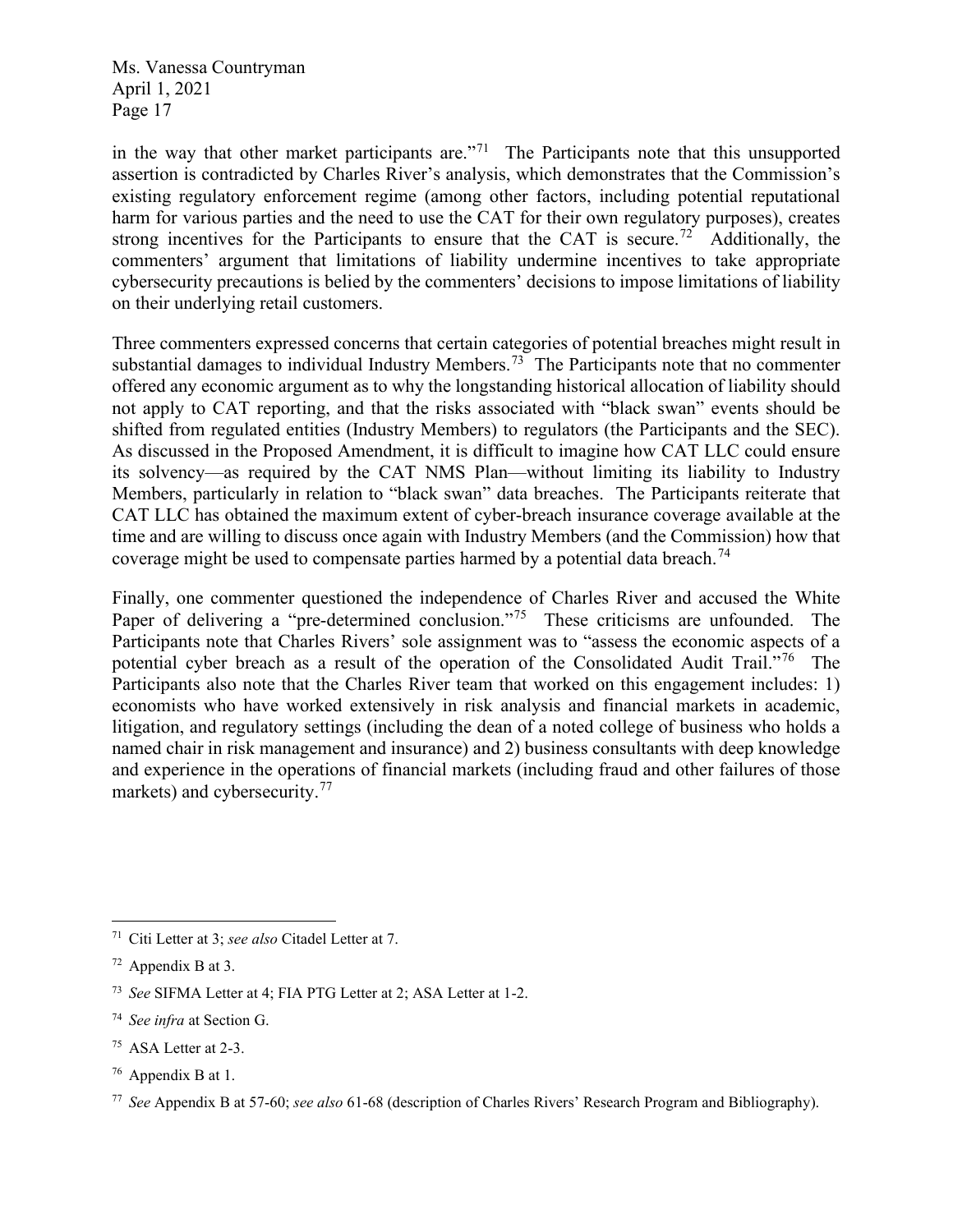#### 2) August 2020 CAT Data Security Proposal

Three commenters opined that the Limitation of Liability Provisions are inappropriate<sup>[78](#page-17-0)</sup> in light of CAT LLC's and certain Participants' responses to the Commission's August 21, 2020 CAT Data Security Proposal.<sup>79</sup> According to one commenter, the Participants' responses highlight "the policy risks of de-linking control and liability."[80](#page-17-2) 

These comments, which imply that the Commission's regulatory regime is insufficient to properly incentivize the Participants, are based on a fundamental misunderstanding of the applicable economic principles. Under the regulatory regime that the Commission has enacted to govern the CAT, all interested parties—including CAT LLC and the Participants—provide feedback to the Commission regarding any proposals to the CAT's cybersecurity. While it is beyond dispute that the Participants have implemented robust protections regarding CAT Data—indeed, the Commission itself has observed that the CAT NMS Plan incorporates "robust security requirements" that "provide appropriate, adequate protection for the CAT Data"<sup>81</sup>—the Commission will ultimately decide whether to adopt any of the additional measures in its Data Security Proposal after all interested constituencies (including Industry Members) have an opportunity to comment. As Charles River explains, this robust process is a feature of an effective regulatory regime and provides further support for the Participants' position that litigation would not provide any additional benefits to the CAT's cybersecurity.<sup>[82](#page-17-4)</sup>

The Commission, unlike the courts, has the substantive expertise and an understanding of stakeholder interests necessary to balance *all* appropriate factors in identifying (and over time, reevaluating) the CAT's cybersecurity needs. Litigation regarding CAT's cybersecurity would compromise the Commission's comprehensive oversight authority and potentially result in court orders that constrain the Commission's policy options or strike a suboptimal balance among competing priorities. For example, a court might interpret the standard of care as requiring CAT infrastructure changes that would impede other CAT priorities such as rapid query response time and prompt implementation of new capabilities. The Commission is well-equipped to consider and address these tradeoffs; courts, by contrast, are not.

One commenter opined that the "time needed to develop, approve, and publish" data security amendments like the Data Security Proposal indicates that "regulation can[not] keep pace with data security issues and motivate behavior."[83](#page-17-5) This comment is also based on a misunderstanding of the relevant economic principles. As Charles River explains, the deliberate nature of the amendment process—which affords all constituencies (including Industry Members) the opportunity to provide feedback and allows the Commission to be the ultimate arbiter of

<span id="page-17-0"></span><sup>78</sup> Virtu Letter at 4-5; SIFMA Letter at 6-7; Fidelity Letter at 2.

<span id="page-17-1"></span><sup>79</sup> *See* Data Security Proposal.

<span id="page-17-2"></span><sup>80</sup> SIFMA Letter at 7.

<span id="page-17-3"></span><sup>81</sup> SEC, Order Approving CAT NMS Plan at 715.

<span id="page-17-4"></span><sup>82</sup> *See* Appendix B at 53-54.

<span id="page-17-5"></span><sup>83</sup> Citadel Letter at 8.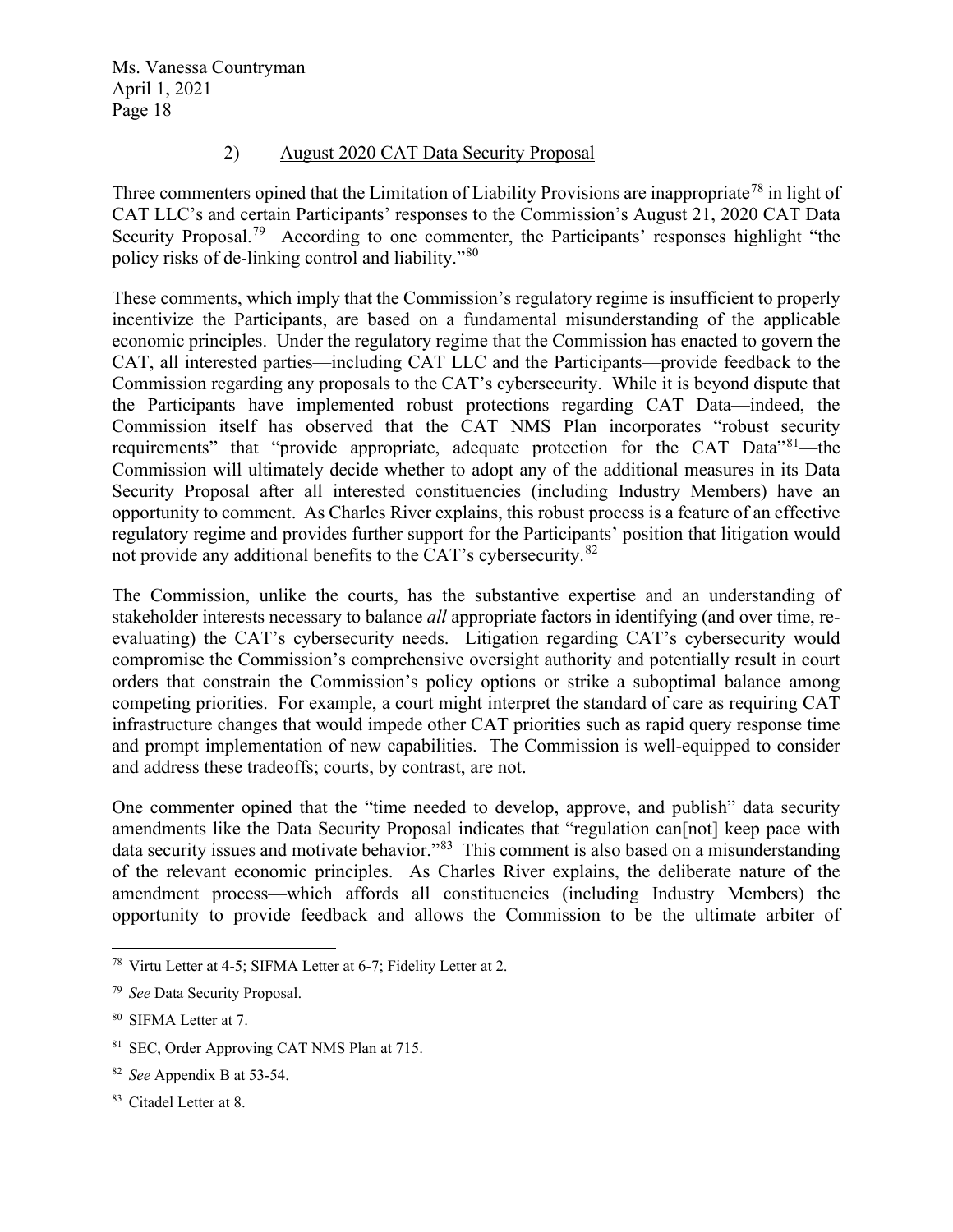cybersecurity requirements—is an advantage of the *ex ante* regulatory regime. By contrast, litigation is an *ex post* approach and therefore, by definition, would react to any security issues. Further, litigation is a lengthy process, unlikely to outpace regulation. This comment also fails to consider that the Participants and FINRA CAT are already required to proactively monitor the CAT's cybersecurity and promptly address any vulnerabilities.<sup>[84](#page-18-0)</sup>

One commenter opined that the Data Security Proposal demonstrates that the Commission no longer believes that "the existing cyber security framework is adequate."<sup>[85](#page-18-1)</sup> The Commission, however, explicitly stated that "CAT Data reported to and retained in the Central Repository is thus subject to what the Commission believes are stringent security policies, procedures, standards and controls."[86](#page-18-2) Moreover, as Charles River highlights, the Commission's willingness to propose potential changes—and afford both Industry Members and the Participants a meaningful opportunity to comment on those proposals—highlights the sufficiency and flexibility of the regulatory regime to ensure optimal security of CAT Data.

### 3) The Commission's Economic Analysis

One commenter opined that Charles River's estimate of "greater than \$100 million [in] damage[s]" for certain breach scenarios "may misguide policy makers (sic) into falsely believing the risks may possibly be accepted when it should not."[87](#page-18-3) The Participants note that in conducting its own economic analysis of the Participants' then-proposed CAT NMS Plan, the Commission explicitly considered the costs of a potential data breach and concluded that the overall benefits of the CAT outweighed any costs.[88](#page-18-4) The Participants also note that when it adopted the Plan and directed the SROs to create the Consolidated Audit Trail in their regulatory capacities, there is nothing to indicate that the Commission contemplated that the Participants could be liable for extensive monetary damages resulting from a data breach or for the costs of protracted litigation with Industry Members.[89](#page-18-5) 

### 4) Industry Members' Economic Analysis

SIFMA retained Professor Craig M. Lewis to prepare an economic analysis of the Proposed Amendment.<sup>[90](#page-18-6)</sup> Professor Lewis concludes that the party in control of CAT Data should bear the liability for a data breach and that the risk of a data breach should be addressed by both SEC

<span id="page-18-0"></span><sup>84</sup> CAT NMS Plan at 38; 45.

<span id="page-18-1"></span><sup>85</sup> *See* Citadel Letter at 8 (quoting Data Security Proposal at 10).

<span id="page-18-2"></span><sup>86</sup> Data Security Proposal at 10.

<span id="page-18-3"></span><sup>87</sup> Data Boiler Letter at 1 (emphasis omitted).

<span id="page-18-4"></span><sup>88</sup> SEC, Order Approving CAT NMS Plan at 436-47, 704-17; *see also id.* at 620 ("The Commission continues to believe that direct costs in the event of a CAT security breach could be significant, but that certain provisions of Rule 613 and the CAT NMS Plan appear reasonably designed to mitigate the risk of a security breach.").

<span id="page-18-5"></span><sup>89</sup> *See* SEC, Order Approving CAT NMS Plan.

<span id="page-18-6"></span><sup>90</sup> *See* Lewis Report.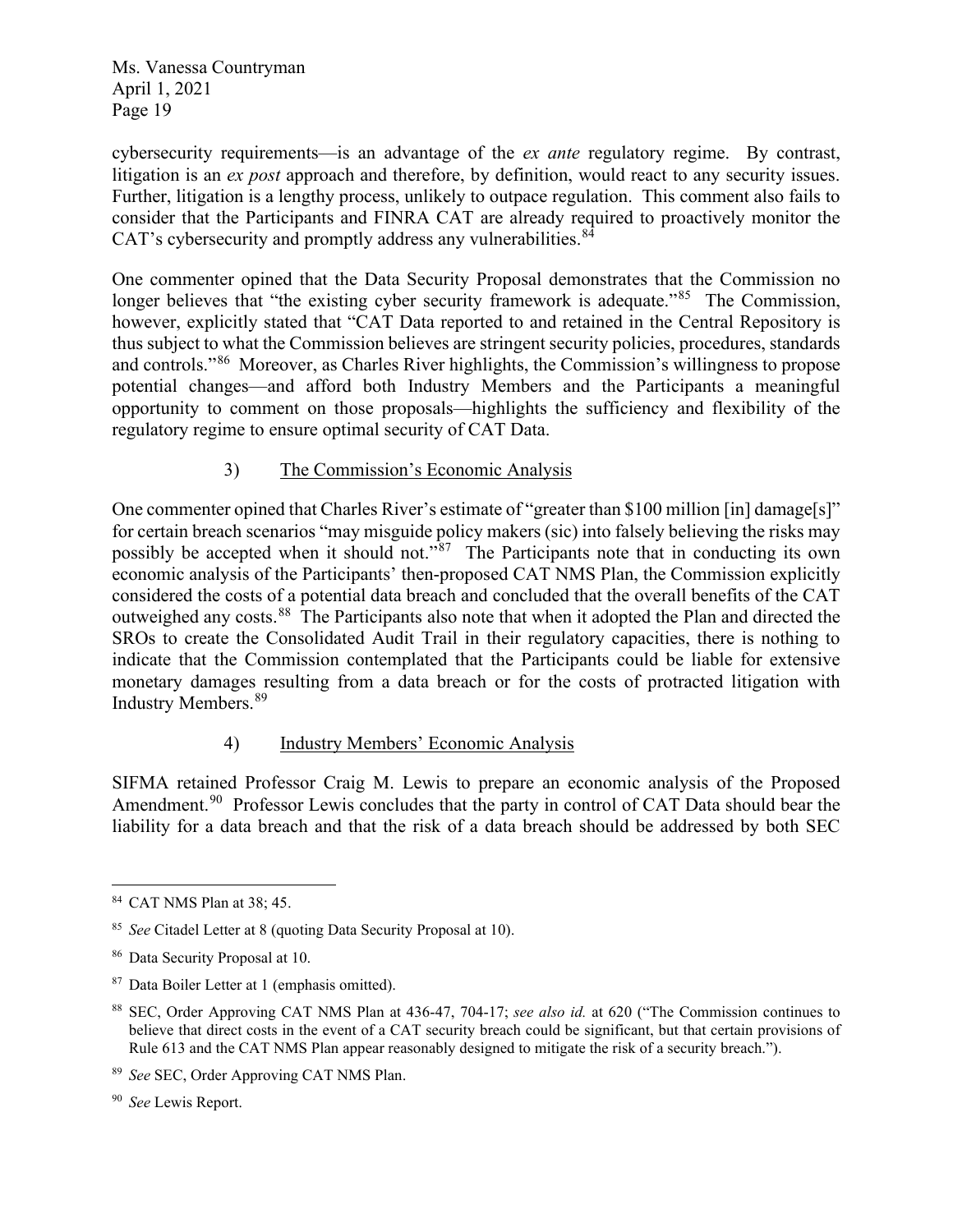regulation and allowing Industry Members to litigate against the Participants.<sup>[91](#page-19-0)</sup> Professor Lewis also opines that CAT LLC is in a better position than Industry Members to insure against potential losses resulting from a data breach.<sup>[92](#page-19-1)</sup>

The Participants disagree with the conclusions in Professor Lewis's report, and have asked Charles River to respond to the issues raised in his analysis. As an initial observation, the Participants note that the Lewis Report appears to advocate for CAT LLC to be held strictly liable for *all* costs associated with *any* CAT Data breach, regardless of the facts and circumstances.<sup>[93](#page-19-2)</sup> However, the Lewis Report provides no economic analysis as to why the longstanding allocation of liability between the Participants and Industry Members—as memorialized in SRO rules and other regulatory reporting facilities—should not apply here.<sup>94</sup>

The Lewis Report also bases much of its analysis on the premise that "Industry Members may be sued by their customers should [CAT] data be compromised."<sup>95</sup> But that premise is not correct. Industry Members routinely disclaim liability to their underlying customers—a fact that Professor Lewis tellingly fails to mention.<sup>[96](#page-19-5)</sup> It is also worth emphasizing that the Limitation of Liability Provisions do not impact the rights of Industry Members' underlying customers, and any attempts to suggest otherwise are baseless.<sup>[97](#page-19-6)</sup> Moreover, as Charles River's scenario analysis indicated, many potential breach scenarios do not involve customer data.<sup>98</sup> Unlike Charles River, Professor Lewis did not conduct a scenario analysis.

Professor Lewis did not conduct a scenario analysis, yet the Lewis Report asserts that "if a cyberbreach occurred, it is likely to be a single event that affects all Industry Members simultaneously."<sup>99</sup> This is not correct. In fact, most of the eight illustrative scenarios identified by Charles River would likely be directed at one or a small group of Industry Members or retail investors.<sup>[100](#page-19-9)</sup> Based on the false assumption that "no Industry Member is likely to be affected without all Industry Members being similarly affected at the same time,"<sup>[101](#page-19-10)</sup> Professor Lewis

<span id="page-19-8"></span><sup>99</sup> Lewis Report at 12.

<span id="page-19-9"></span><sup>100</sup> Appendix B at 32.

<span id="page-19-0"></span><sup>91</sup> *Id.*at 5-9, 14.

<span id="page-19-1"></span><sup>92</sup> *Id.* at 11; *see also* Virtu Letter at 3-4; SIFMA Letter at 8-9.

<span id="page-19-2"></span><sup>&</sup>lt;sup>93</sup> Lewis Report at 5.

<span id="page-19-3"></span><sup>&</sup>lt;sup>94</sup> The Participants also note that, unlike Charles River, Professor Lewis does not appear to rely on any academic articles or peer reviewed research in support of his conclusions. *See generally* Lewis Report.

<span id="page-19-4"></span><sup>&</sup>lt;sup>95</sup> Lewis Report at 7.

<span id="page-19-5"></span><sup>96</sup> *See generally* Lewis Report. Professor Lewis likewise fails to mention that disclaiming liability has not prevented Industry Members from having adequate security.

<span id="page-19-6"></span><sup>97</sup> *See infra* at E(4).

<span id="page-19-7"></span><sup>98</sup> *Compare* Appendix B at 18-32 *with* Lewis Report. The Lewis Report, like the SIFMA Letter, appears to conflate risks related to PII with risks related to transaction data.

<span id="page-19-10"></span><sup>&</sup>lt;sup>101</sup> Lewis Report at 12.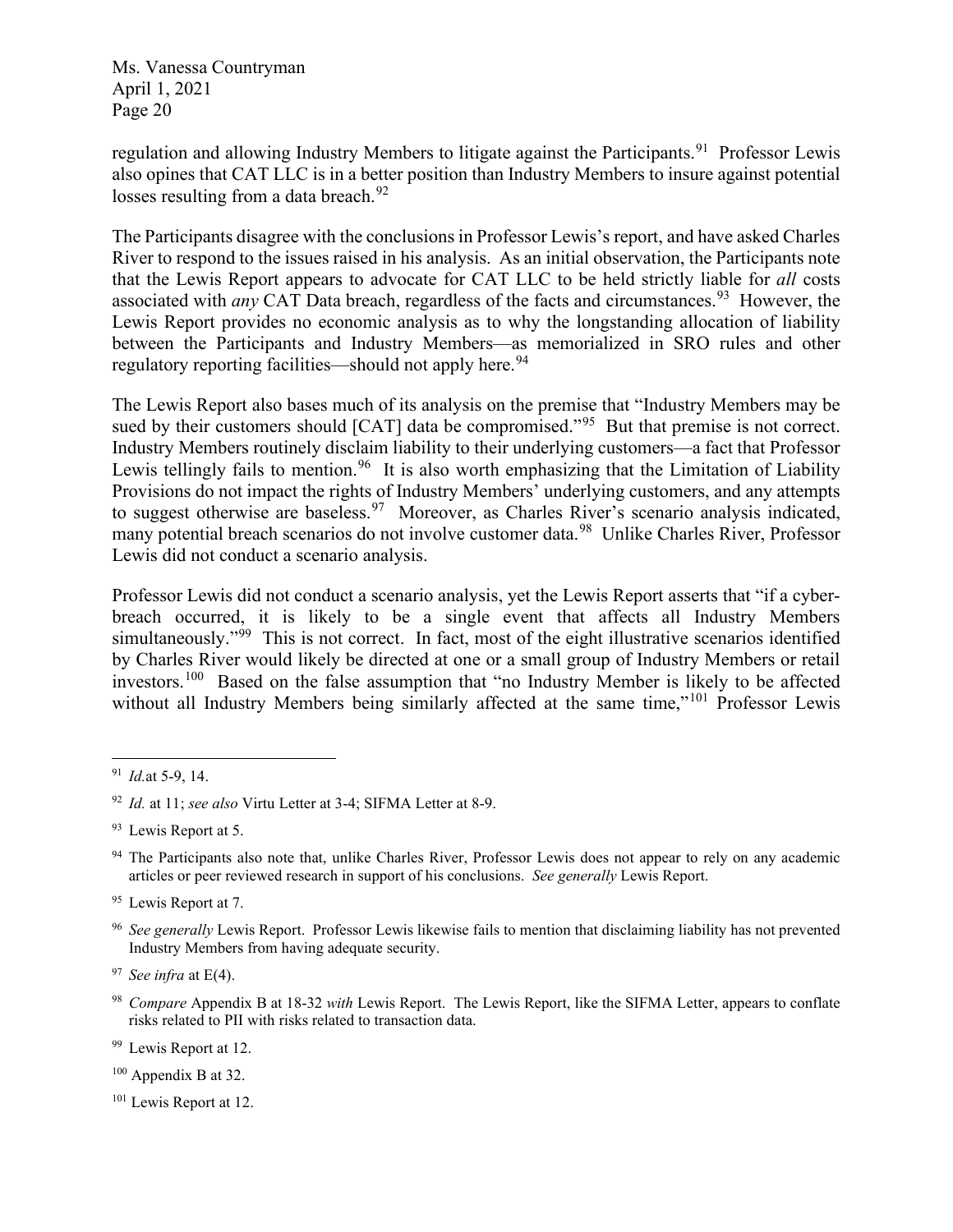incorrectly concludes that CAT LLC is in a better position than Individual Members to insure against a cyber breach.

Finally, the Lewis Report challenges the Participants' assertion that CAT LLC has obtained the maximum available insurance coverage for a potential breach.<sup>102</sup> The Participants reiterate that CAT LLC has purchased the highest amount of coverage that the current market will provide. Additionally, the Participants regularly evaluate CAT LLC's insurance and intend to purchase additional coverage to the extent it becomes reasonably available.

### **E. The Regulatory Nature of the CAT**

## 1) Proposals to Shift Liability to Regulators

One commenter—a trade association that represents certain retail and institutional capital markets firms—suggested that the Commission should bear liability in the event of a CAT Data breach.<sup>[103](#page-20-1)</sup> The Participants disagree and note that shifting liability to the Commission is inconsistent with the fundamental nature of the relationship between regulators and regulated entities. The Participants submit that this misconception also underpins certain Industry Members' assertions that liability should be shifted from Industry Members to the Participants. The same principles that protect the Commission from liability for damages apply with equal force to the Participants where, as here, they are acting to fulfill an important regulatory function in their capacities as self-regulatory organizations—i.e., the requirements of Rule 613 and the CAT NMS Plan.

Several commenters characterize the Proposed Amendment as an attempt to "shift" liability from the Participants to Industry Members.<sup>104</sup> The Participants disagree with this characterization and note that it is Industry Members who are proposing a "shift" from the longstanding allocation of liability between Industry Members and the Participants.<sup>[105](#page-20-3)</sup>

Another commenter opined that it is unfair for Industry Members to assume the potential costs of a hypothetical data breach because they are "being forced by regulation to submit data to the CAT."[106](#page-20-4) The Participants note that all parties to the CAT—including Industry Members and the Participants themselves—are acting pursuant to Commission mandate. But, unlike Industry Members, the Participants are also fulfilling a regulatory oversight role, and there is no basis for the Participants to assume liability that is invariably assumed by Industry Members (i.e., in the context of other regulatory reporting facilities).

<span id="page-20-0"></span><sup>102</sup> *Id.* at 13; *see also* Citadel Letter at 8.

<span id="page-20-1"></span><sup>&</sup>lt;sup>103</sup> ASA Letter at 3 ("If such a discussion were to have occurred, it is highly probable that all parties would have agreed to take a position that the liability for any breach of the CAT should be placed on the regulator that mandated its existence by law.").

<span id="page-20-2"></span><sup>&</sup>lt;sup>104</sup> See generally Virtu Letter; SIFMA Letter; ASA Letter at 1; Fidelity Letter at 2; FIA PTG Letter at 1; Raymond James Letter at 2.

<span id="page-20-3"></span><sup>105</sup> *See supra* at B.

<span id="page-20-4"></span><sup>106</sup> Virtu Letter at 3.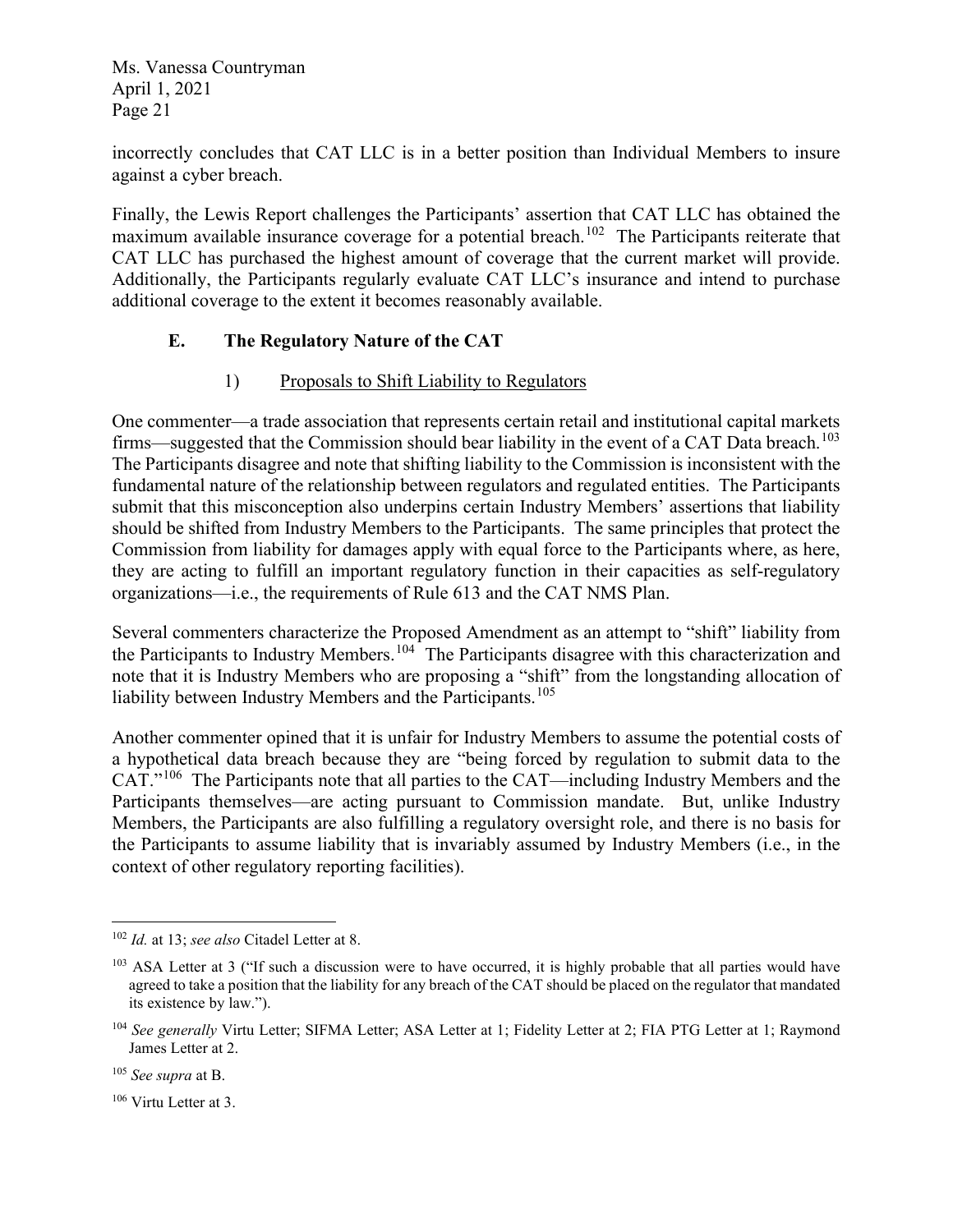### 2) CAT's Regulatory Function

One commenter appears to suggest that the Participants are operating the CAT in connection with their business activities. That commenter opines that allowing the Participants to "hide[e] behind a regulatory shield" would "encourage [the Participants] to [] make high-risk **business decisions**" and "cement an unfair competitive advantage for [the Participants] over broker-dealers and other market participants, whose **business decisions** are subject to liability."[107](#page-21-0)

This comment appears to be based on a misunderstanding of the purpose of the CAT and the Participants' mandate under the CAT NMS Plan. Indeed, Rule 613 tasked the SROs with creating and operating the CAT to achieve a core regulatory function—i.e., to "oversee our securities markets on a consolidated basis—and in so doing, better protect these markets and investors."<sup>[108](#page-21-1)</sup> During Rule 613's adoption, the Commission made clear that the rule imposed regulatory obligations on the Participants.[109](#page-21-2) And SIFMA recognized the important regulatory function of the CAT, expressing its "belie[f] that a centralized and comprehensive audit trail would enable the SEC and the securities self-regulatory organizations (SROs) to perform their monitoring, enforcement, and regulatory activities more effectively."<sup>[110](#page-21-3)</sup>

## 3) Regulatory Immunity

The Participants received two contradictory sets of comments regarding the doctrine of regulatory immunity. As discussed below, regulatory immunity does not preclude the use of contractual limitation of liability provisions. Moreover, the divergent and shifting positions among Industry Members on the applicability of regulatory immunity underscores the need for a contractual limitation of liability.

The first category of comments generally argue that a contractual limitation of liability is unnecessary in light of the doctrine of regulatory immunity. For example, one commenter noted "that the SROs have long asserted and, indeed, have received from the courts immunity from liability in circumstances where they are acting in a regulatory capacity."<sup>111</sup> That commenter also suggested that the Participants may be seeking "to avoid liability in circumstances in which they misuse CAT Data while acting in a commercial capacity where they might not otherwise be

<span id="page-21-0"></span><sup>&</sup>lt;sup>107</sup> Citi Letter at 4 (quoting Letter from Daniel Keegan, Citi to Elizabeth Murphy, Secretary, U.S. Securities and Exchange Commission, at 3-4 (Aug. 22, 2012), available at [https://www.sec.gov/comments/sr-nasdaq-2012-](https://www.sec.gov/comments/sr-nasdaq-2012-090/nasdaq2012090-5.pdf) [090/nasdaq2012090-5.pdf\)](https://www.sec.gov/comments/sr-nasdaq-2012-090/nasdaq2012090-5.pdf) (emphasis added); *see also* SIFMA Letter at 8 (suggesting, without basis, that the Participants intend to use CAT Data "while acting in a commercial capacity").

<span id="page-21-1"></span><sup>108</sup> Chairman Jay Clayton, SEC, Statement on the Status of the Consolidated Audit Trail (Nov. 14, 2017), available at [https://www.sec.gov/news/public-statement/statement-status-consolidated-audit-trail-chairman-jay-clayton.](https://www.sec.gov/news/public-statement/statement-status-consolidated-audit-trail-chairman-jay-clayton)

<span id="page-21-2"></span><sup>109</sup> SEC, Consolidated Audit Trail, Release No. 34-67457; File No. S7-11-10, at 4 (Oct. 1, 2012) (noting lack of key information in prior audit trails needed for regulatory oversight) and at 20 (noting that prior to the CAT, SROs and the Commission must use a variety of data sources to fulfill their regulatory obligations), available at [https://www.sec.gov/rules/final/2012/34-67457.pdf.](https://www.sec.gov/rules/final/2012/34-67457.pdf)

<span id="page-21-3"></span><sup>110</sup> Letter from James McHale, SIFMA to Elizabeth Murphy, Secretary, Securities and Exchange Commission, at 1-2 (Aug. 17, 2010), available at [https://www.sec.gov/comments/s7-11-10/s71110-63.pdf.](https://www.sec.gov/comments/s7-11-10/s71110-63.pdf)

<span id="page-21-4"></span><sup>&</sup>lt;sup>111</sup> SIFMA Letter at 8.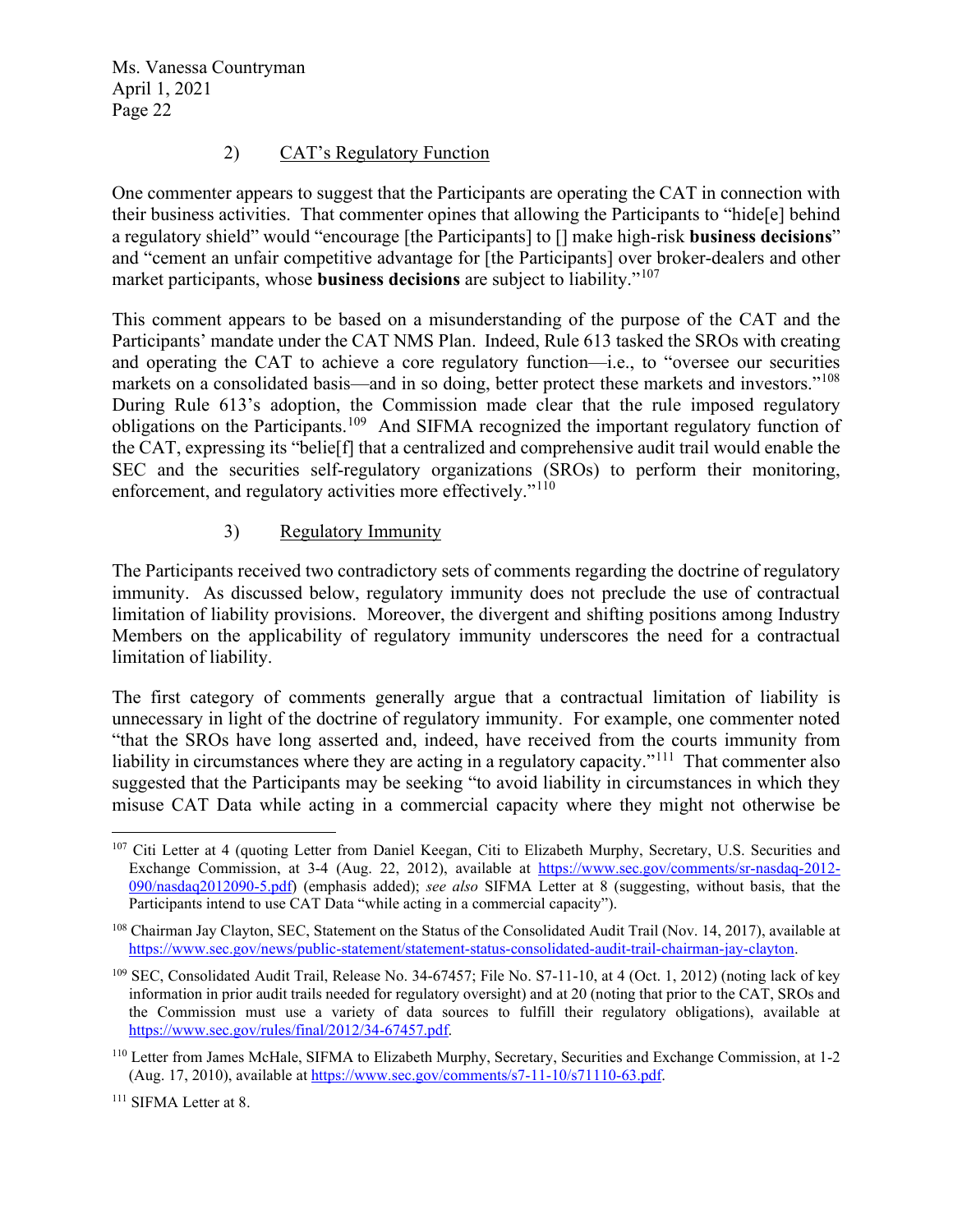entitled to regulatory immunity."<sup>112</sup> Another commenter noted that the Proposed Amendment is "unnecessary" and "superfluous" because the Participants are already immune from liability when they are acting as regulators. $^{113}$  $^{113}$  $^{113}$ 

The second category contains comments in which Industry Members opined that the Participants should not receive either regulatory immunity or the protection of a limitation of liability provision. For example, one commenter suggests that because the exchanges have for-profit functions (in addition to their regulatory mandates), CAT LLC, the Participants and FINRA CAT should not be entitled to either contractual or regulatory immunity in connection with the operation of the CAT.[114](#page-22-2) Additionally, Professor Lewis concludes that CAT LLC should be "responsible for compensating Industry Members for *any* litigation costs associated with a breach or misuse of CAT Data."<sup>[115](#page-22-3)</sup>

The Participants believe that the Limitation of Liability Provisions are necessary despite their regulatory immunity. Although the Participants firmly believe that they are entitled to regulatory immunity in connection with the operation of the CAT, even litigation in which a court ultimately holds that regulatory immunity applies may result in significant disruption and expense for the Participants, and there is no guarantee that all courts would agree that the Participants' immunity defense extends to the particular claims at issue.

The risk presented by the uncertainty of litigation is magnified by Industry Members' continuously shifting positions regarding the applicability of regulatory immunity. As noted above, certain Industry Members agree that regulatory immunity should apply to the Participants in connection with the CAT; others advocate for an unqualified right to litigate against the Participants for damages. Notably, SIFMA has challenged SRO immunity generally and specifically with respect to the CAT; yet SIFMA conveniently invokes regulatory immunity in its comment letter to argue that the Limitation of Liability Provisions are unnecessary because regulatory immunity should protect the Participants from liability in connection with the CAT.<sup>116</sup> But, in connection with CAT reporting, SIFMA *previously* asked the Commission to:

• "direct the SROs to amend the CAT NMS Plan (or amend the CAT NMS Plan itself) to waive regulatory immunity for data breach claims, thereby allowing broker-dealers or customers to seek indemnification or pursue a lawsuit against the SROs"; and

<span id="page-22-0"></span><sup>112</sup> *Id.*

<span id="page-22-1"></span><sup>113</sup> Citadel Letter at 3-4.

<span id="page-22-2"></span><sup>114</sup> *See* Citi Letter at 2-4.

<span id="page-22-3"></span><sup>&</sup>lt;sup>115</sup> Lewis Report at 5 (emphasis added).

<span id="page-22-4"></span><sup>116</sup> SIFMA's belated concession that regulatory immunity should protect the Participants from liability in connection with the CAT is undermined by its repeated assertion that the party who possesses the data should bear all risk associated with a data breach. *Compare* SIFMA Letter at 8 *with* SIFMA Letter at 4-5. Further, if immunity applies, the Limitation of Liability Provisions do not substantively impact Industry Members rights in relation to the SROs.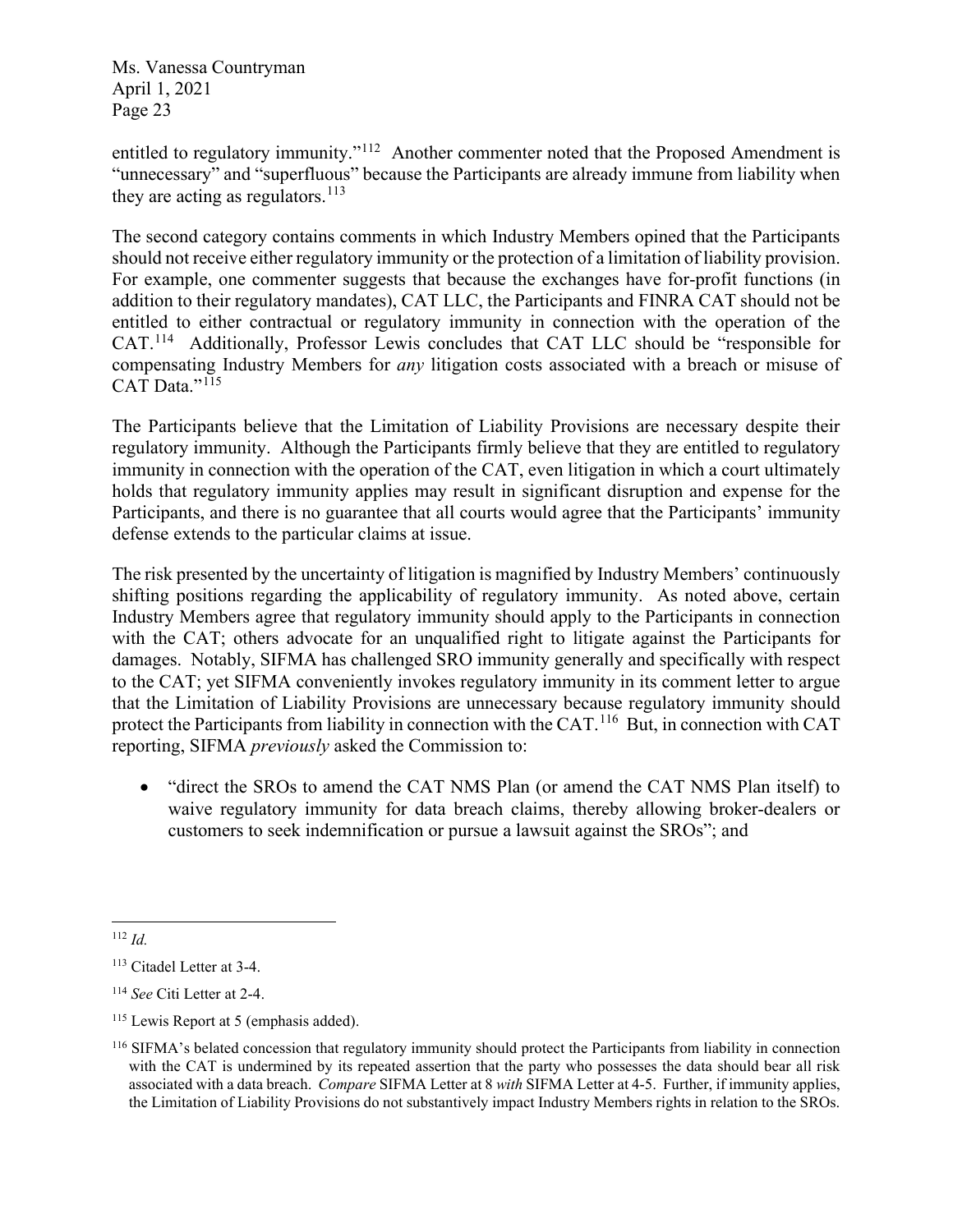• "direct FINRA CAT not to assert regulatory immunity for data breach claims arising out of FINRA CAT's role as the CAT Plan Processor or amend the CAT NMS Plan to include such a provision."<sup>[117](#page-23-0)</sup>

More broadly, SIFMA's longstanding position is that Congress should abrogate regulatory immunity by statute.<sup>[118](#page-23-1)</sup> And notwithstanding SIFMA's ambiguous position regarding the applicability of regulatory immunity to the CAT, individual SIFMA members have made clear that they do not believe that the Participants should be entitled to regulatory immunity in connection with CAT Data.<sup>119</sup> The uncertainty regarding how courts will apply regulatory immunity, coupled with Industry Members' inconsistent positions and efforts to abolish regulatory immunity legislatively, necessitate a contractual limitation of liability to protect the Participants in connection with the operation of the CAT.

Finally, even if a court determines that the Participants, CAT LLC and FINRA CAT are entitled to regulatory immunity, CAT LLC could still face substantial legal fees and expenses—which ultimately will be passed along to Industry Members as part of CAT LLC's joint funding, and then further to retail investors—defending against meritless claims prior to a judicial determination that the doctrine applies.<sup>120</sup> The Limitation of Liability Provisions would appropriately deter such lawsuits and allow the Participants and the Commission to focus on the shared goal of implementing the CAT NMS Plan as quickly, efficiently, and securely as possible. For those reasons (and in light of the uncertainty discussed above), the Commission has repeatedly approved contractually based limitations of liability even where: 1) the SROs are acting pursuant to their regulatory duties, 2) in performance of a federally mandated obligation, 3) that would otherwise be performed by the SEC.<sup>121</sup> Because the Participants are implementing CAT at the behest of the SEC to create a regulatory tool for the Commission and SROs, they are acting in the place of the

<span id="page-23-0"></span><sup>117</sup> Letter from Kenneth Bentsen, SIFMA to the Honorable Jay Clayton, Chairman, U.S. Securities & Exchange Commission, at 3 (Nov. 11, 2019), available a[t https://www.sifma.org/wp-content/uploads/2020/01/SIFMA-Letter](https://www.sifma.org/wp-content/uploads/2020/01/SIFMA-Letter-to-SEC-Chairman-Clayton-on-CAT-Liability-and-Access-Issues-November-11-2019.pdf)[to-SEC-Chairman-Clayton-on-CAT-Liability-and-Access-Issues-November-11-2019.pdf.](https://www.sifma.org/wp-content/uploads/2020/01/SIFMA-Letter-to-SEC-Chairman-Clayton-on-CAT-Liability-and-Access-Issues-November-11-2019.pdf)

<span id="page-23-1"></span><sup>118</sup> *See, e.g.*, Letter from Theodore Lazo to Chair Mary Jo White, U.S. Securities and Exchange Commission, at 8 (July 31, 2013), available at [https://www.sifma.org/wp-content/uploads/2017/05/sifma-submits-comments-to-the](https://www.sifma.org/wp-content/uploads/2017/05/sifma-submits-comments-to-the-sec-requesting-a-review-of-the-self-regulatory-structure-of-securities-markets.pdf)[sec-requesting-a-review-of-the-self-regulatory-structure-of-securities-markets.pdf](https://www.sifma.org/wp-content/uploads/2017/05/sifma-submits-comments-to-the-sec-requesting-a-review-of-the-self-regulatory-structure-of-securities-markets.pdf) (noting SIFMA's goal of seeking "an eventual legislative end to" regulatory immunity for SROs).

<span id="page-23-2"></span><sup>119</sup> *See* Citi Letter at 2-4.

<span id="page-23-3"></span><sup>120</sup> *See* Appendix B at 44-47 (discussing the negative impact on social welfare of costs associated with CAT LLC defending against litigation regarding a data breach).

<span id="page-23-4"></span><sup>&</sup>lt;sup>121</sup> *See* Proposed Amendment at n.14-15, 21. The Participants categorically reject the baseless implication in certain comment letters that the Participants intend to use CAT Data for commercial purposes. *See* SIFMA Letter at 8; Citadel Letter at 4. These commenters fail to point out that commercial use of CAT Data is prohibited both by the CAT NMS Plan as well as the Reporter Agreement. *See* CAT Reporter Agreement, Section 2.1, available at [https://www.catnmsplan.com/sites/default/files/2020-05/Consolidated-Audit-Trail-Reporter-Agreement](https://www.catnmsplan.com/sites/default/files/2020-05/Consolidated-Audit-Trail-Reporter-Agreement-amended_0.pdf)amended 0.pdf ("CAT Reporter and CATLLC acknowledge that CATLLC, the Participants, and the Plan Processor are not authorized by the CAT NMS Plan to use the submitted CAT Data for commercial purposes, provided that a Participant which is a CAT Reporter may use its own submitted Raw Data for such purposes.").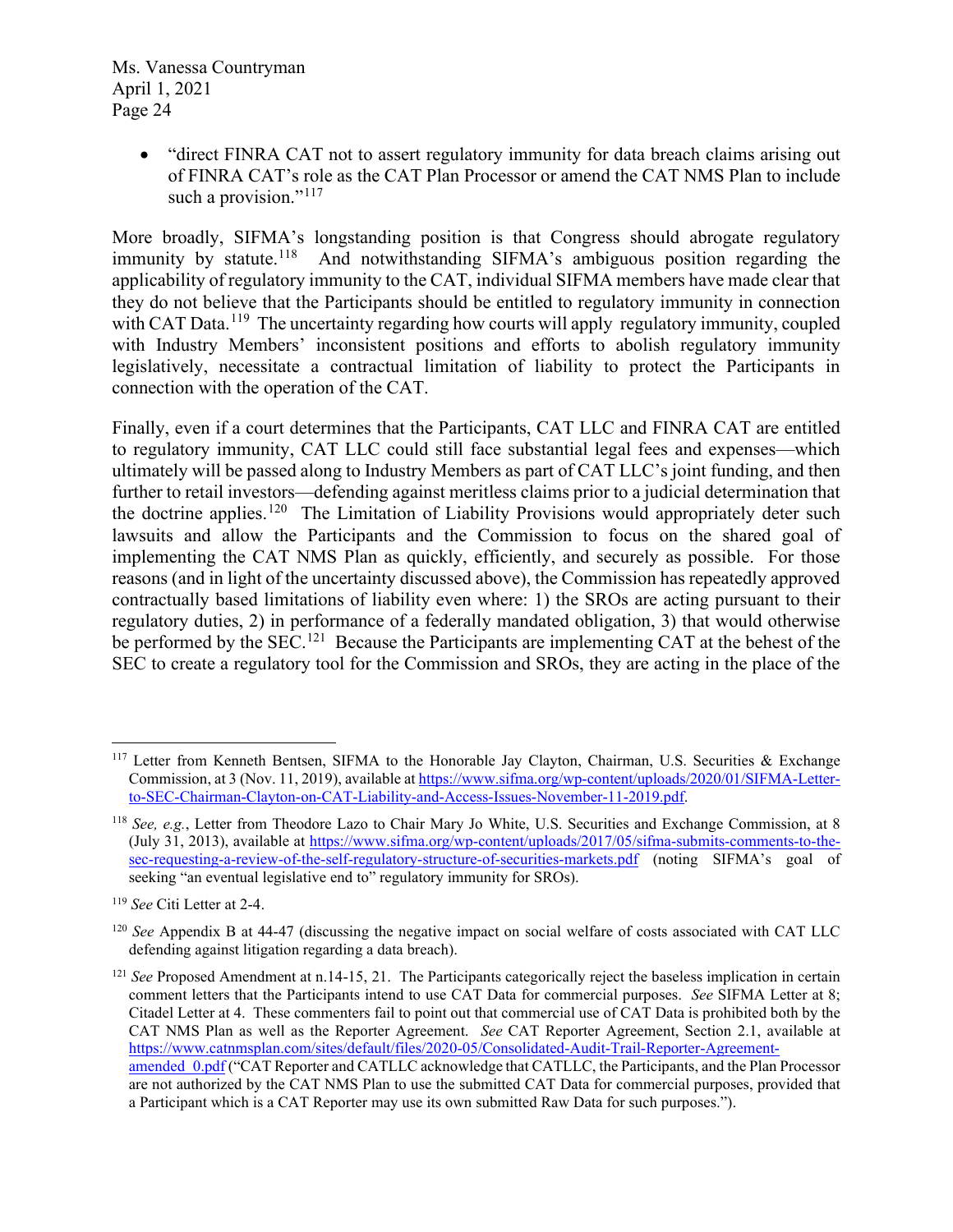SEC to discharge a federal mandate and should receive contractual protections in connection with the discharge of their regulatory duties.

At bottom, if the Commission agrees with the position of the Participants (and certain Industry Members) that the Participants, CAT LLC, and FINRA CAT should not be liable for monetary damages while acting to fulfill an important regulatory function in their capacities as selfregulatory organizations, the Commission's sole mechanism for ensuring that protection is to endorse the contractual Limitation of Liability Provisions. The Commission should approve the Proposed Amendment.

#### 4) Scope of the Proposed Amendment and SEC Oversight

Several commenters misstate the scope of the Proposed Amendment and its impact on the potential liability of CAT LLC, the Participants, and FINRA CAT. For example, one commenter claims that if the Commission approves the Proposed Amendment, the Participants would have "no potential for penalty either fiscal or reputational."[122](#page-24-0) Another commenter characterizes the Proposed Amendment as an effort by the Participants to "extinguish their liability" in the event of a data breach. $123$ 

These comments are based on a misunderstanding of the scope of the Limitation of Liability Provisions. The Proposed Amendment does not extinguish liability; rather, it addresses the question of whether the historical allocation *between Industry Members and the Participants* should apply to CAT Data (that the Participants are collecting pursuant to a regulatory mandate) and be memorialized in the CAT Reporter Agreement and Reporting Agent Agreement.

The Proposed Amendment does not impact the rights or obligations of third parties, including Industry Members' customers. The Proposed Amendment also does not impact the broad regulatory oversight that the Commission exercises over the CAT via the agency's examination and enforcement functions.<sup>124</sup> FINRA CAT's and the Participants' cybersecurity policies, procedures, systems, and controls are subject to examination by the Division of Examinations (on both a for-cause and cyclical basis).<sup>[125](#page-24-3)</sup> And contrary to the position of certain commenters that the SROs seek to disclaim *all* liability, any cybersecurity-related violations (e.g., failure to comply

<span id="page-24-0"></span><sup>122</sup> Citi Letter at 2.

<span id="page-24-1"></span><sup>123</sup> SIFMA Letter at 9.

<span id="page-24-2"></span> $124$  One commenter suggested that the Proposed Amendment would protect a Participant from all liability even if that Participant violated the CAT NMS Plan by using CAT Data for non-regulatory purposes. *See* Citadel Letter at 4- 5. However, regulatory immunity applies to private litigation—not SEC regulation or enforcement. The Proposed Amendment would not curtail the Commission's "formidable oversight power to supervise, investigate, and discipline" a Participant "for any possible wrongdoing or regulatory missteps," regardless of whether the Participants are generally afforded regulatory immunity and/or contractual limitations of liability in connection with the operation of the CAT. *In re NYSE Specialists Sec. Litig.*, 503 F.3d 89, 101-02 (2d Cir. 2007) (Sotomayor, J.) (discussing "manifold" alternatives to private suits for reviewing SRO conduct). Any assertion that the Limitation of Liability Provisions could curtail the Commission's enforcement power is baseless.

<span id="page-24-3"></span> $125$  Appendix B at 43.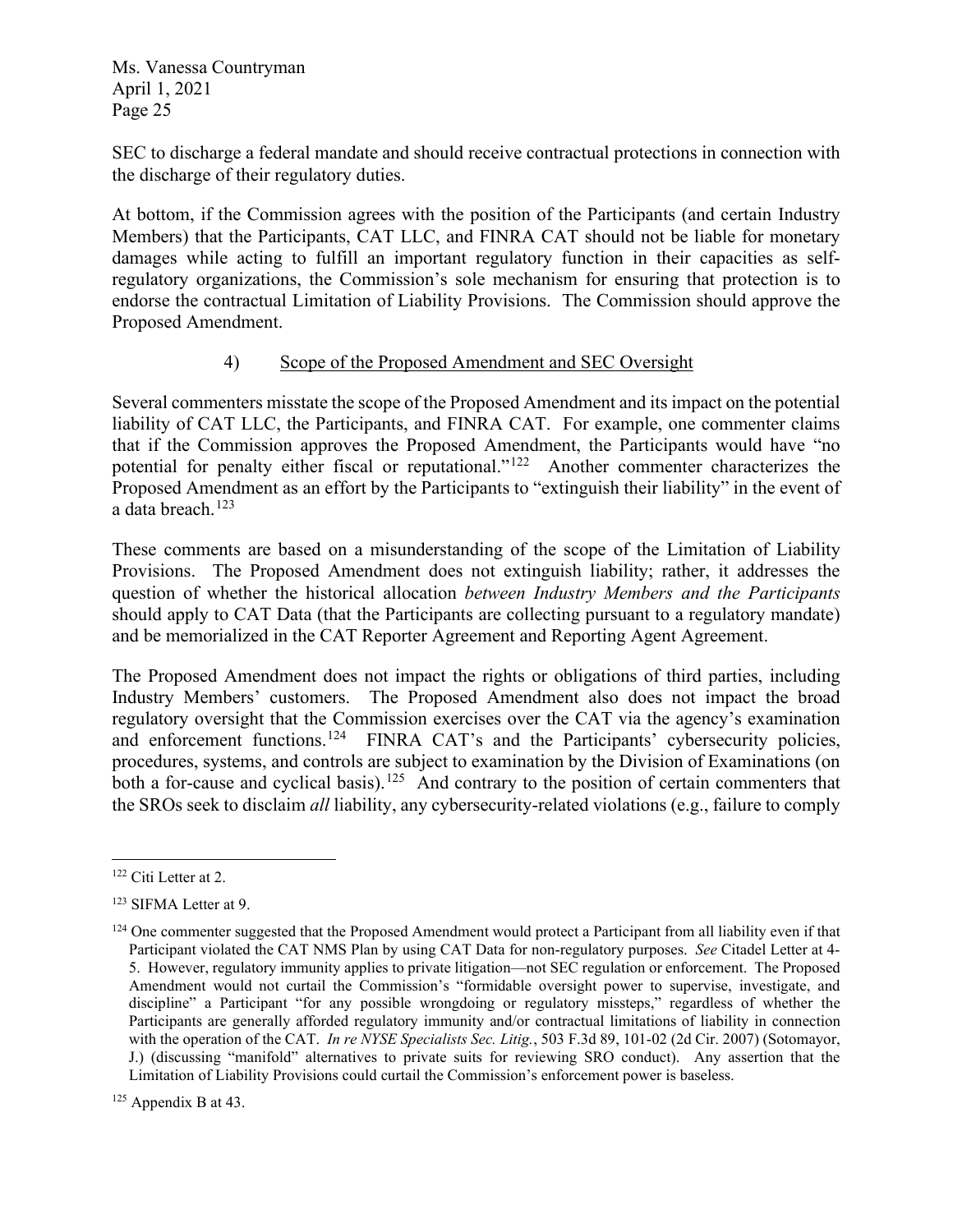with Regulation SCI) could, of course, be referred to the Division of Enforcement for an investigation and potential enforcement action.<sup>[126](#page-25-0)</sup>

Considering the importance of the CAT to the Commission's mission of protecting investors and maintaining fair, orderly, and efficient markets, the Participants expect that the Commission will utilize its examination and enforcement authority as appropriate. Since the adoption of Rule 613 of Regulation NMS, the Consolidated Audit Trail has been a significant regulatory priority to enhance the SEC's and the SROs' tools to "oversee our securities markets on a consolidated basis—and in so doing, better protect these markets and investors."<sup>127</sup> In recognition of the importance of the CAT to the National Market System, the Commission and its Division of Trading and Markets have taken an active oversight role including by participating in all committees and working groups, hosting weekly update meetings, proactively proposing amendments to the CAT NMS Plan, and examining FINRA CAT's policies, procedures, systems, and controls. Data security has been of particular importance, and the Commission has recently reiterated that "[t]he security and confidentiality of CAT Data has been—and continues to be—a top priority of the Commission."[128](#page-25-2) 

Tellingly, no commenters have offered any explanation as to why the SEC's regulatory regime which includes cybersecurity protocols developed and refined based on feedback from Industry Members—is insufficient to ensure adequate cybersecurity for CAT Data, or what deficiencies in the Commission's oversight necessitate that Industry Members be afforded an unprecedented private right of action against their regulators.<sup>[129](#page-25-3)</sup> Commenters' opposition to the Proposed Amendment thus amounts, at bottom, to an unsubstantiated challenge to the adequacy of the Commission's CAT oversight.

### **F. Constitutionality of Collecting CAT Data**

One commenter raised concerns regarding what it perceives to be "massive government surveillance" and the "Fourth Amendment right to be free of unwarranted search or seizure."<sup>[130](#page-25-4)</sup> That commenter advocates that the Commission should require that a search warrant be obtained, or, at a minimum, that "symptoms of irregularity … are substantiated" before the Commission or

<span id="page-25-0"></span> $126$  Appendix B at 3, 37. As Charles River notes, unlike Industry Members, "[t]he SEC  $\ldots$  is uniquely positioned to consider the costs and benefits of taking enforcement action, and to tailor the scope and nature of enforcement proceedings in a way that best balances the competing stakeholder and public interests the CAT is designed to serve." *Id.* at 37.

<span id="page-25-1"></span><sup>&</sup>lt;sup>127</sup> Chairman Jay Clayton, SEC, Statement on the Status of the Consolidated Audit Trail.

<span id="page-25-2"></span><sup>128</sup> Data Security Proposal at 9.

<span id="page-25-3"></span><sup>&</sup>lt;sup>129</sup> The Participants also disagree with commenters' assertions that the Limitation of Liability Provisions would somehow shield the Participants and FINRA CAT from reputational harm. *See* Citi Letter at 2. Charles River's analysis specifically highlights the role of reputational harm as one factor—among many (including SEC oversight)—that incentivizes the Participants to take appropriate cybersecurity precautions and underscores the conclusion that allowing Industry Members to sue their regulators for damages increases costs without any benefit. *See, e.g.*, Appendix B at 12.

<span id="page-25-4"></span><sup>130</sup> Data Boiler Letter at 2 (emphasis omitted).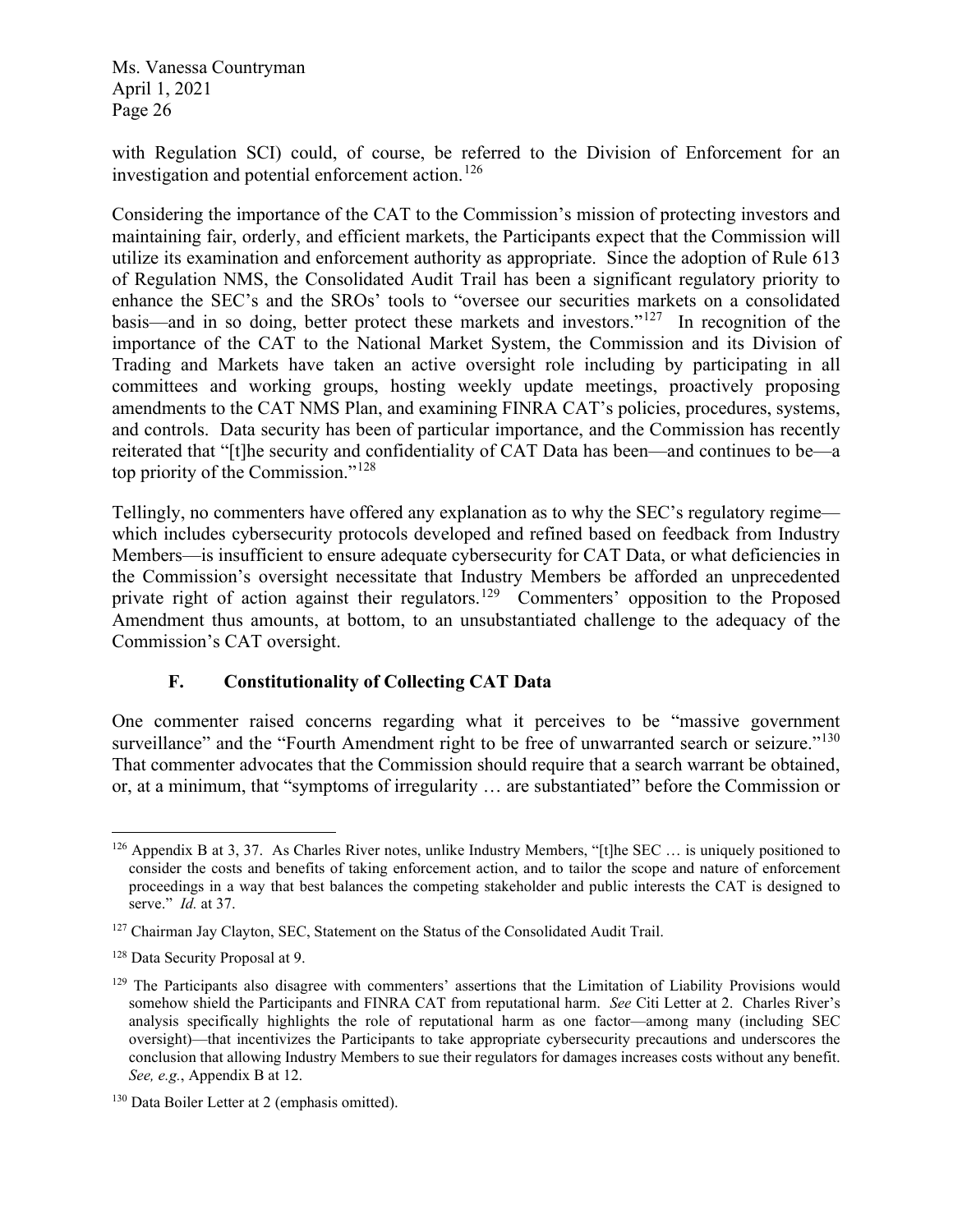the Participants can utilize CAT Data.<sup>131</sup> This comment is beyond the scope of the Proposed Amendment, which relates solely to the allocation of liability in the event of a CAT Data breach. The Participants also note that the CAT NMS Plan governs the permissible use of CAT Data, and that the Participants intend to fully comply with the Plan.

# **G. Potential Mechanisms to Compensate Injured Parties**

One commenter noted that the *ex-ante* regulatory approach to mitigating the potential risk of a CAT Data breach does not provide an inherent mechanism to compensate Industry Members harmed by a potential cyber incident.<sup>[132](#page-26-1)</sup> The Participants acknowledge that, as Charles River explained, the regulatory regime is generally silent with respect to the most efficient method to compensate injured parties.<sup>133</sup> Charles River acknowledged this economic reality and offered several suggestions to cover potential losses including insurance, industry loss warranties, and catastrophe bonds.<sup>134</sup> The Participants have been—and remain—willing to discuss any of these compensation mechanisms with Industry Members. The Participants would also welcome a discussion with the Commission to address the viability of these mechanisms and how they might be funded.

One commenter notes that "it is far more efficient and equitable for CAT LLC to bear responsibility for insuring against a CAT data breach than it is for every Industry Member to be forced to fend for themselves... ."<sup>135</sup> But as the Participants have already made clear, CAT LLC has obtained the maximum extent of cyber-breach insurance coverage available under current market conditions.[136](#page-26-5)

Another commenter opines that "[i]f the Proposal is approved, CAT LLC would have no incentive to pursue more robust insurance protection because it would have no litigation exposure."<sup>137</sup> The Participants disagree and note that at the time CAT LLC decided to purchase the maximum available insurance, the then-draft Reporter Agreement contained a broad limitation of liability provision (which was ultimately executed by all but approximately 60 Industry Members). That history makes clear that the Participants' decision to purchase the maximum coverage available is not contingent on whether they are protected by a limitation of liability provision.

One commenter suggested that "Industry Members should be added as 'additional insured parties' under CAT LLC's" insurance policies.<sup>[138](#page-26-7)</sup> Another commenter echoed Charles River's suggestion that "other financial tools [such as] industry loss warranties or catastrophe bonds could be used to

- <span id="page-26-2"></span><sup>133</sup> Appendix B at 50.
- <span id="page-26-3"></span> $134$  Appendix B at 50-53.
- <span id="page-26-4"></span><sup>135</sup> SIFMA Letter at 10-11.

<span id="page-26-0"></span><sup>131</sup> *See id*. (emphasis omitted).

<span id="page-26-1"></span><sup>132</sup> SIFMA Letter at 10.

<span id="page-26-5"></span><sup>136</sup> *See* Proposed Amendment at 10.

<span id="page-26-6"></span><sup>&</sup>lt;sup>137</sup> SIFMA Letter at 10.

<span id="page-26-7"></span><sup>138</sup> Virtu Letter at 3.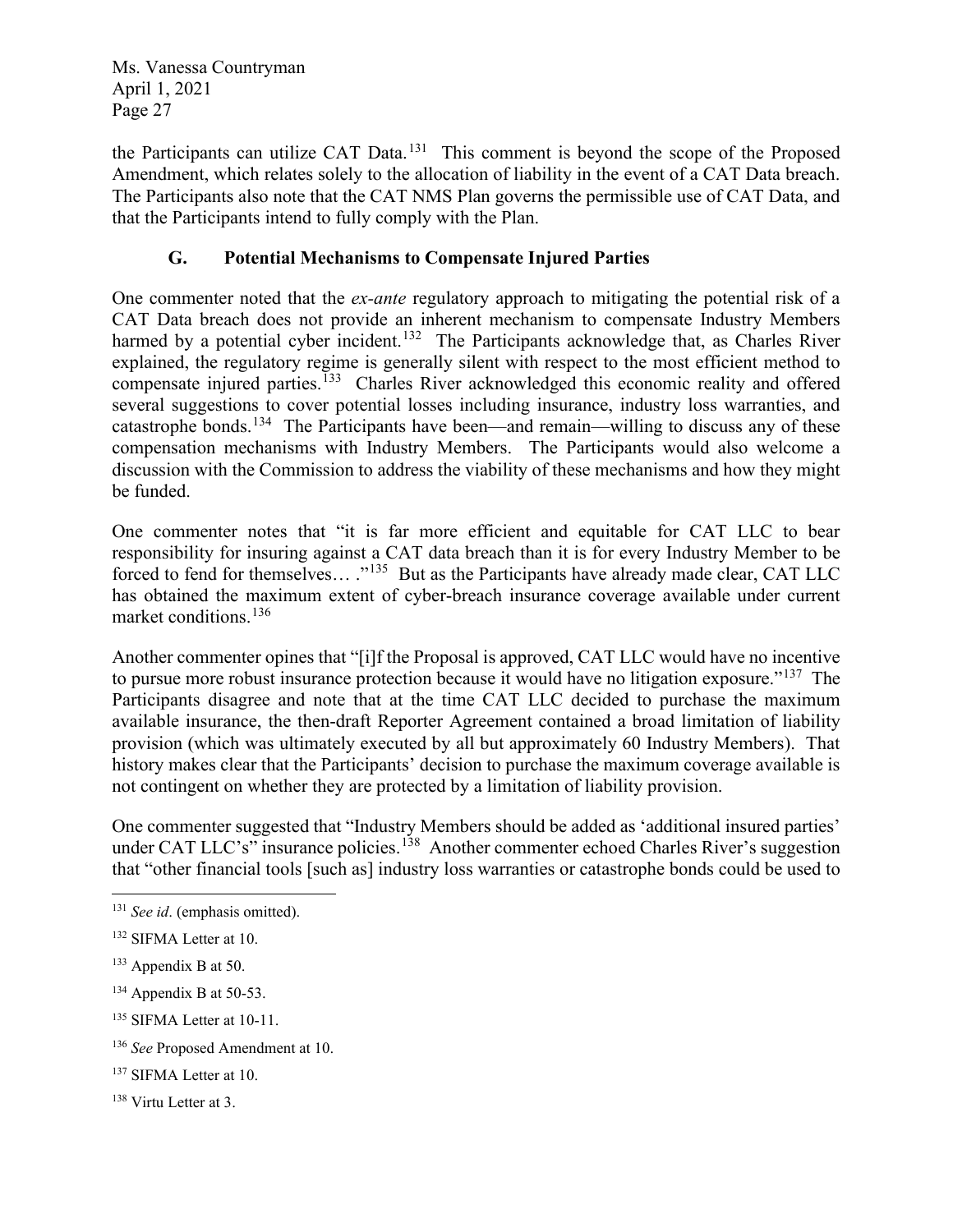supplement traditional insurance."<sup>139</sup> The Participants have repeatedly expressed their willingness to consider any proposals offered by Industry Members to compensate parties harmed by a potential CAT Data breach, and look forward to further engaging with Industry Members and the Commission regarding specific suggestions raised during the comment process. The Participants note, however, that creating mechanisms to compensate Industry Members in the event of a data breach does not obviate the need for the Limitation of Liability Provisions.

Finally, as discussed above, as part of the Commission's regulatory oversight of CAT LLC, the Participants, and FINRA CAT, the Commission is empowered to bring enforcement actions for violations of its cybersecurity requirements.<sup>140</sup> As Congress recently made clear, the Commission's enforcement authority includes the ability to order individuals and entities that violate the securities laws to disgorge ill-gotten gains. The Commission may use those funds (as well as any civil monetary penalties imposed) to compensate harmed parties.<sup>[141](#page-27-2)</sup> The Participants note that if the Commission determines Industry Members were harmed due to cybersecurity violations in connection with CAT Data, any disgorgement and civil monetary penalties collected could be used to compensate victims of a potential breach.<sup>[142](#page-27-3)</sup>

<span id="page-27-0"></span><sup>139</sup> SIFMA Letter at 10.

<span id="page-27-1"></span><sup>140</sup> *See generally supra*.

<span id="page-27-2"></span><sup>&</sup>lt;sup>141</sup> William M. (Mac) Thornberry National Defense Authorization Act for Fiscal Year 2021, H.R. 6395, 116th Cong. § 6501(a)(1) (2021) (enacted), available at [https://www.congress.gov/bill/116th-congress/house-bill/6395.](https://www.congress.gov/bill/116th-congress/house-bill/6395)

<span id="page-27-3"></span><sup>&</sup>lt;sup>142</sup> *See* 17 CFR 201.1100, available at [https://www.govinfo.gov/content/pkg/CFR-2014-title17-vol3/pdf/CFR-2014](https://www.govinfo.gov/content/pkg/CFR-2014-title17-vol3/pdf/CFR-2014-title17-vol3-sec201-1100.pdf) [title17-vol3-sec201-1100.pdf](https://www.govinfo.gov/content/pkg/CFR-2014-title17-vol3/pdf/CFR-2014-title17-vol3-sec201-1100.pdf) ("In any agency process initiated by an order instituting proceedings in which the Commission or the hearing officer issues an order requiring the payment of disgorgement by a respondent and also assessing a civil money penalty against that respondent, the Commission or the hearing officer may order that the amount of disgorgement and of the civil penalty, together with any funds received pursuant to 15 U.S.C. 7246(b), be used to create a fund for the benefit of investors who were harmed by the violation.").